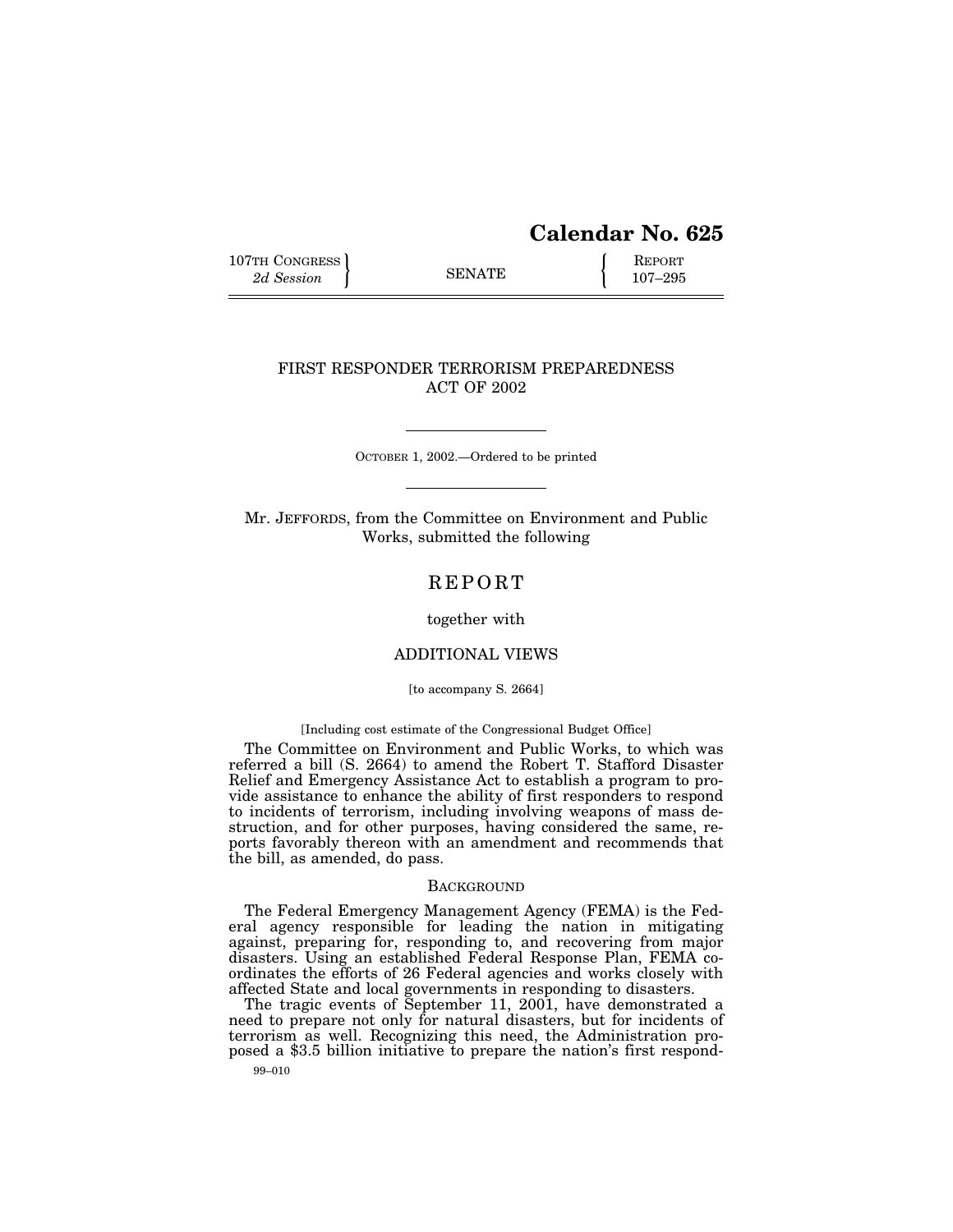ers-police, firefighters, and emergency medical personnel-to respond to incidents of terrorism, including incidents involving weapons of mass destruction.

FEMA's primary focus is to prepare the nation for all types of hazards—both natural and manmade—and the Agency has developed a strong and established relationship with the State and local first responders in preparedness, response, and recovery to major disasters. Because of this, the President tasked the Agency with administering the initiative.

S. 2664, the "First Responder Terrorism Preparedness Act of 2002'', establishes the framework for the Federal government to partner with State and local governments to achieve this goal. The bill authorizes FEMA's Office of National Preparedness to lead a coordinated and integrated effort to build terrorism preparedness and response capability for weapons of mass destruction at all levels of government. It creates a new \$3.4 billion first responder grant program administered by the Office. The program will enhance the capabilities of first responders by focusing needed resources in the following areas-equipment, planning, training, and exercises. The bill also contains a section authorizing additional assistance for FEMA's 28 Urban Search and Rescue task forces.

#### SECTION-BY-SECTION ANALYSIS

*Section 1. Short Title* 

First Responder Terrorism Preparedness Act of 2002.

*Sec. 2. Findings and Purposes* 

#### SUMMARY

Section 2 sets out the Congressional findings and purposes of the legislation.

#### DISCUSSION

The purpose of this legislation is to establish the framework for the Federal government to partner with State and local governments to enhance preparedness and response efforts for incidents of terrorism, including incidents involving weapons of mass destruction. To achieve this goal, the bill authorizes the Office of National Preparedness at FEMA, created by the President in May of 2001, and establishes its mission and authorities. The Office will lead a coordinated and integrated effort to build terrorism preparedness and response capability for weapons of mass destruction at all levels of government.

The bill also creates a new \$3.4 billion first responder grant program administered by the Office. The program will enhance the capabilities of first responders by focusing needed resources in the following areas: equipment, planning, training, and exercises.

The bill also contains a section authorizing additional assistance for FEMA's 28 Urban Search and Rescue task forces.

### *Sec. 3. Definitions*

Section 3 amends the Robert T. Stafford Disaster Relief and Emergency Assistance Act (42 U.S.C. 5196) to define key terms.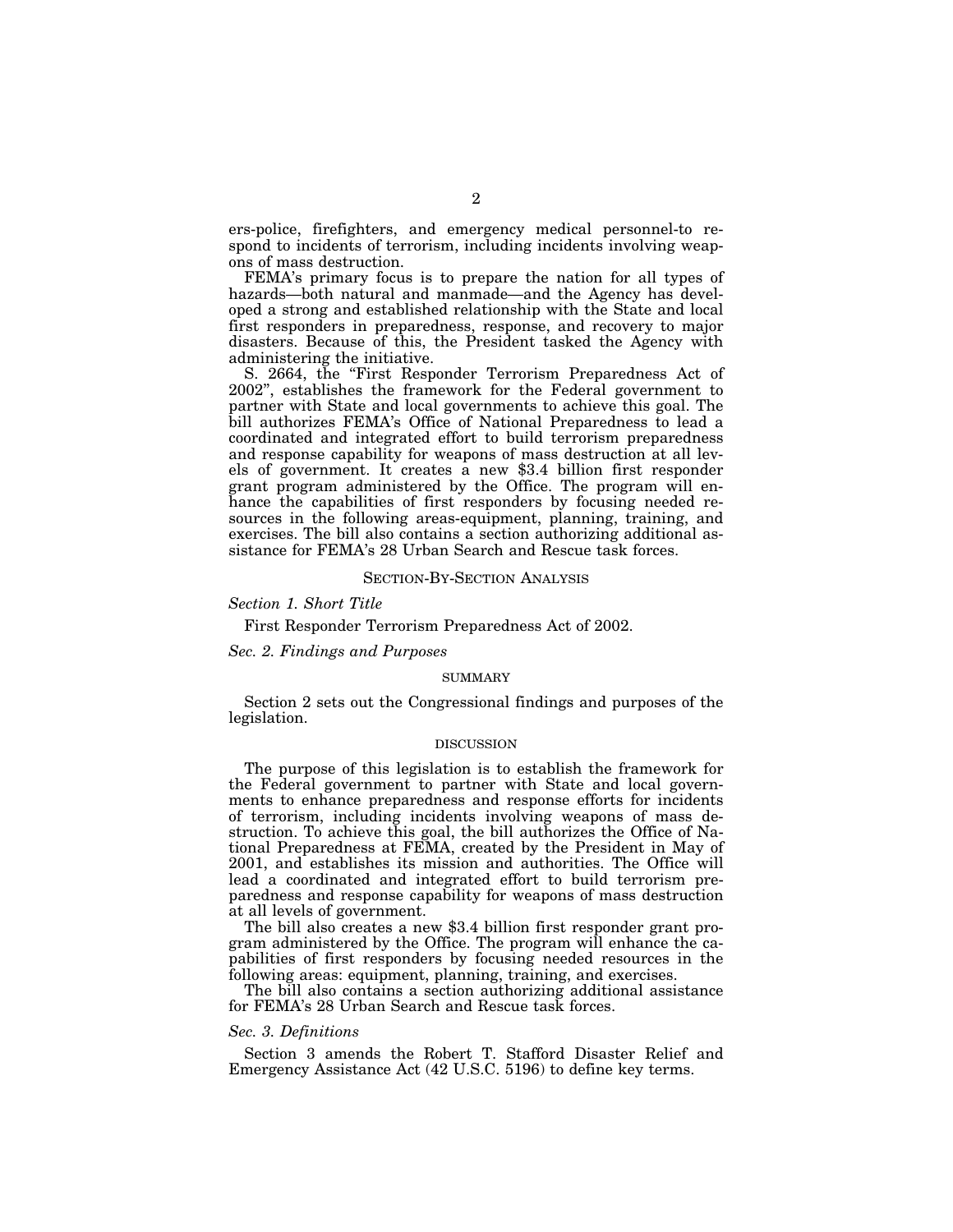*Major Disaster.*—includes the phrase "incident of terrorism" in the definition of ''major disaster.'' This change will ensure that FEMA can dedicate all of it resources to respond to any act of terrorism by providing the President with the authority to declare biological or chemical attacks to be major disasters.

*Weapons of Mass Destruction.—*defined as ''any weapon or device that is intended, or has the capability, to cause death or serious bodily injury to a significant number of people through the release, dissemination, or impact of (A) toxic or poisonous chemicals or their precursors; (B) a disease organism; or  $(C)$  radiation or radioactivity.''

### *Sec. 4. Establishment of the Office of National Preparedness*

### **SUMMARY**

Section 4 amends the Robert T. Stafford Disaster Relief and Emergency Assistance Act (42 U.S.C. 5196) by adding a Section 616 that creates an Office of National Preparedness at the Federal Emergency Management Agency (FEMA). The President, with the advice and consent of the Senate, will appoint an Associate Director of the Office.

### DISCUSSION

The President created the FEMA Office of National Preparedness on May 8, 2001, to coordinate all Federal programs dealing with weapons of mass destruction consequence management within the Departments of Defense, Health and Human Services, Justice, and Energy, the Environmental Protection Agency, and other Federal agencies. This Act authorizes the Office and provides it with specific authorities and functions.

The purpose of the Office is to lead a coordinated and integrated effort to build terrorism preparedness and response capability at all levels of government. Led by a Senate-confirmed Associate Director, the Office will establish standards for terrorism preparedness and response at all levels of government; integrate the capabilities of all levels of government to plan for and respond to acts of terrorism; coordinate the provision of Federal terrorism preparedness assistance to State, Tribal and local governments; establish standards for interoperable communications and warning systems; establish standards for first responder training and equipment for use in responding to weapons of mass destruction; and implement a first responder grant program. The Associate Director of the Office will designate a FEMA employee in each region to serve as the liaison for the States in that region. The Associate Director will make use of existing resources, such as planning documents and interagency boards and committees, to carry out the duties of the Office.

The committee supports the goal of developing a truly integrated national mutual aid system. Therefore the committee encourages the Office's critical efforts to standardize and strengthen mutual aid agreements between States, regions, and the Federal government.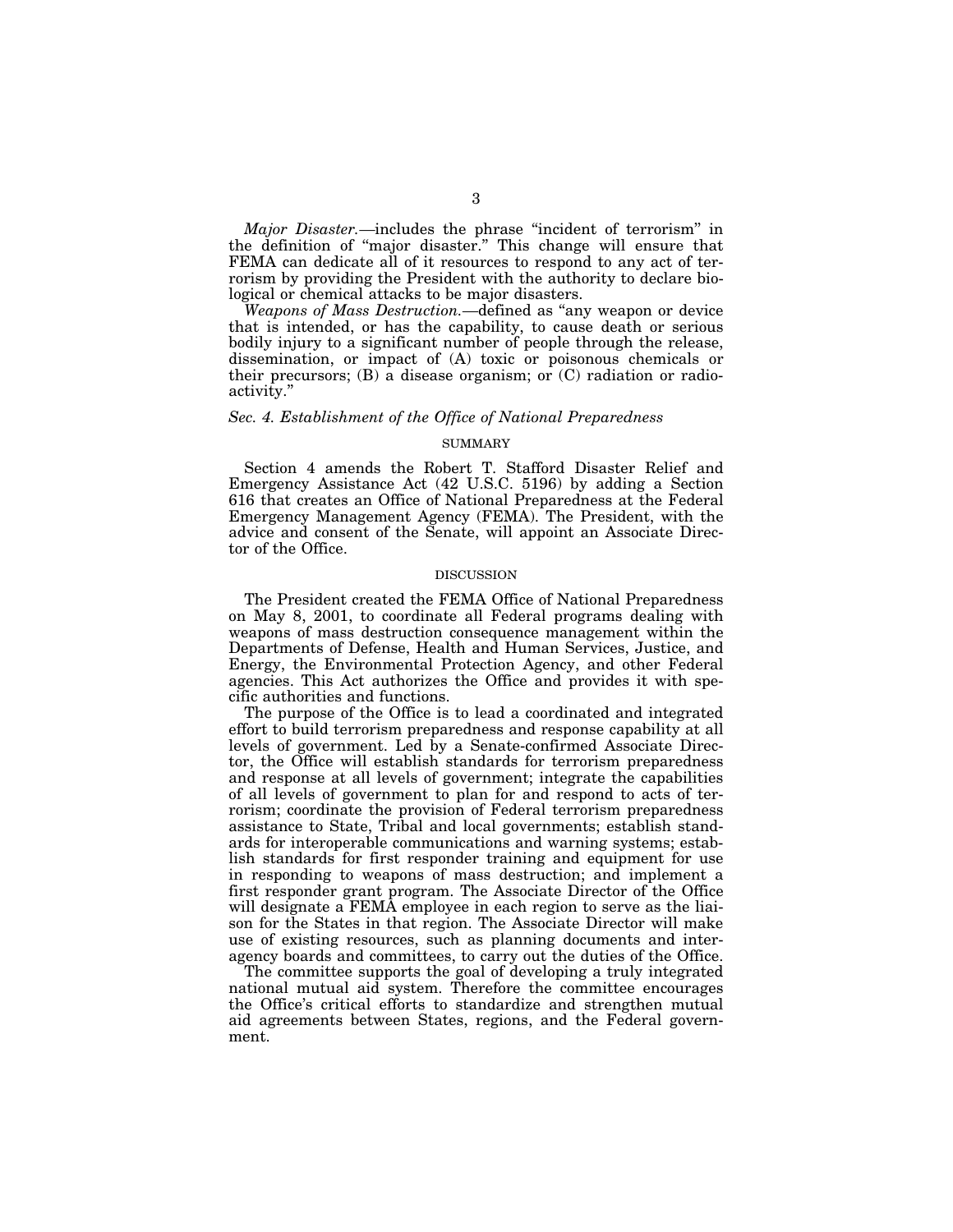### *Sec. 5. Preparedness Assistance for First Responders*

#### SUMMARY

Section 5 amends the title VI of the Robert T. Stafford Relief and Emergency Assistance Act (42 U.S.C. 5197 et seq.) by adding Section a 630 that establishes a grant program at the Federal Emergency Management Agency for State and local first responders.

#### DISCUSSION

The purpose of the first responder grant program is to provide resources to enhance the capabilities of first responders to respond to incidents of terrorism, including incidents involving weapons of mass destruction.

#### *Definitions*

There is broad consensus that any definition of first responders must include fire, emergency medical service, and law enforcement personnel. As FEMA implements the program, the Agency may need some flexibility to expand the definition of first responders to meet the needs of all constituents. To this end, the Act provides the Director with the authority to expand the definition of first responders based on the information provided by the Office and public comment received pursuant to the proposed rule issued by the Agency. FEMA will inform the committee prior to any expansion of this definition.<br>The Director is responsible for defining the term "local entity."

The legislation gives this discretion to the Director to ensure that all traditional first responders as defined in the Act, including career and volunteer first responder entities, are eligible for assistance. The committee's intent is to provide the Director with the authority necessary to provide funds to both local governments and to non-government entities such as non-profit fire and emergency medical services departments. The committee does not intend to confer FEMA with the authority to provide first responder grants to for-profit organizations.

#### *Program to Provide Assistance*

The legislation provides for State and local cost share not to exceed 25 percent of costs eligible for assistance under the program. State and local governments may count in-kind contributions as part of their cost share. FEMA may use continuation grants with the States and territories, which the Agency may renew annually, subject to the availability of appropriations.

#### *Uses of Assistance*

Grantees may use assistance for planning, equipment, training, and exercises and for training facilities and emergency operations centers. In the case of the training category, the bill directs the Office to promulgate regulations to ensure only legitimate first responder training organizations are eligible for grant funds.

In the case of the communications equipment category, it is important for the Office to develop a comprehensive strategy for achieving interoperability prior to providing funding. The committee intends that the Office proceed as expeditiously as possible in the development of this strategy and that the Office consider the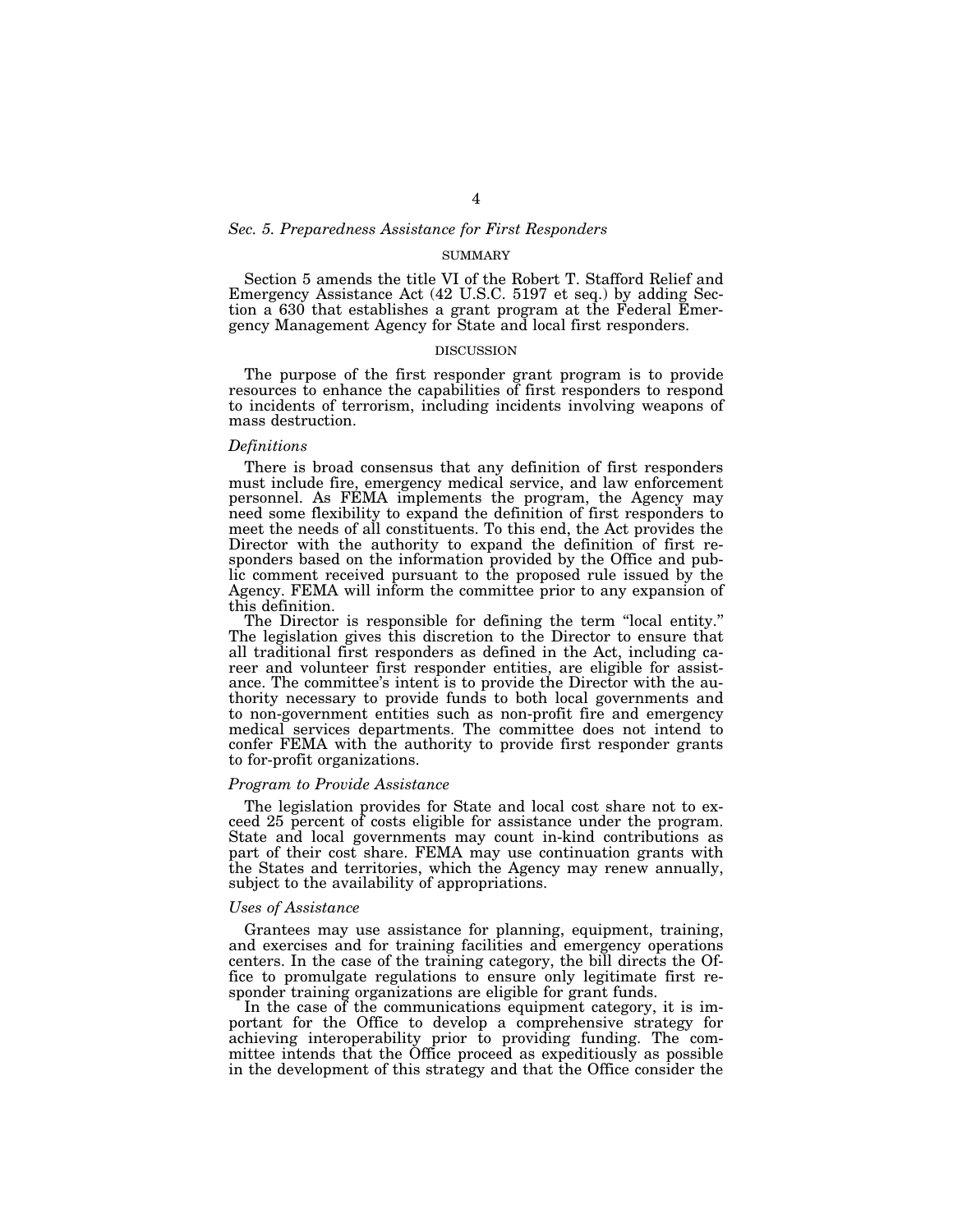most cost effective methods available to achieve this goal, such as technology that will integrate existing communications equipment.

The committee recognizes the importance of maintaining the operational integrity of emergency systems that may be subject to failure as a result of fire or water damage to essential wiring or cabling, and of utilizing necessary measures to ensure continued operation of these vital systems.

It is cost-effective for these grants to leverage, when practicable, prior government investment in related technologies. Accordingly, grantees may use these grants to purchase both non-developmental and commercial technologies.

The purpose of this legislation is to enhance the current capabilities of State and local first responders to respond to incidents of terrorism, including incidents involving weapons of mass destruction. The committee believes the best way to achieve this goal is by dedicating resources to the nation's first responders for additional planning, equipment, training, and exercises, rather than diverting funds to pay personnel costs or to reimburse for expenses incurred prior to the passage of this Act. For this reason, grantees may not use assistance for pre-award costs or for compensation for first responders.

### *Allocation of Funds*

The District of Columbia, Puerto Rico, the U.S. Virgin Islands, Guam, American Samoa, and the Commonwealth of the Northern Mariana Islands, will each receive \$3 million. Each of the 50 States will receive a base amount of \$15 million, plus a percentage of the remaining funds based on a formula developed by the Office. The committee intends that this formula take into account risk factors such as population, presence of vital infrastructure, and proximity to international borders. States are also directed to take these risk factors into consideration when distributing funds to tribal governments, local governments, and local entities.

### *Provision of Funds to Local Governments and Local Entities*

There is a need to provide funds to both State and local first responders in a coordinated, strategic, and prompt manner. To ensure a coordinated effort at the State level, the Act designates that all funds will be awarded to the Governors of the States, who may retain up to 25 percent of the funds they receive for State-level first responder needs. Eligible activities best addressed at the State level may include exercises, planning, emergency operations centers, and training facilities. To ensure that the majority of these funds go to the local first responders as soon as possible, States must coordinate with local governments and local entities, and directly provide them with at least 75 percent of the funds received by the State within 45 days.

#### *Administrative Expenses*

A State may use up to 10 percent of the funds it retains for administrative expenses associated with this program. FEMA may use no more than 5 percent of the funds available for this program, or \$75 million in fiscal year 2003 or \$50 million in fiscal years 2004–2006 (whichever is less), for administrative expenses.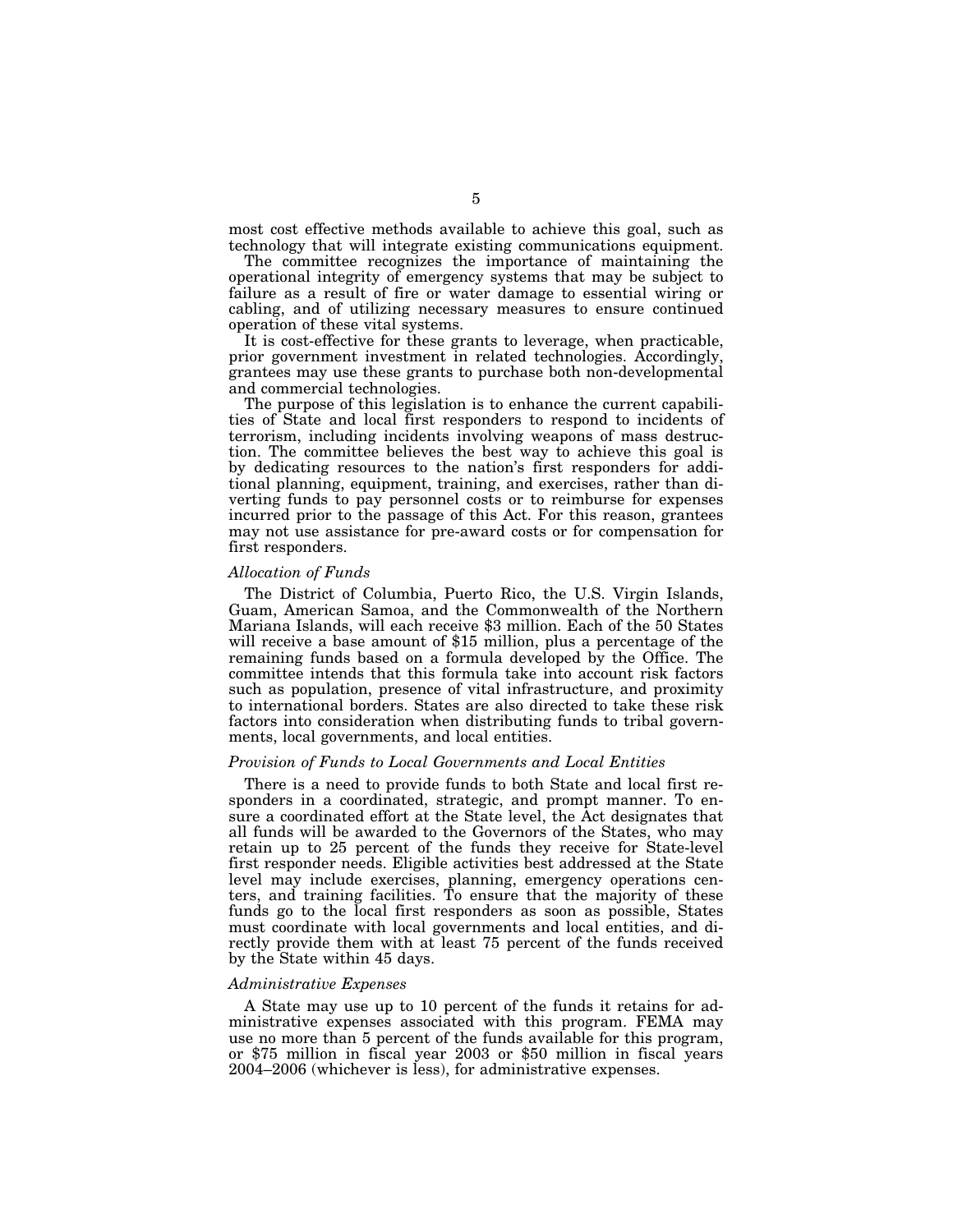#### *Maintenance of Expenditures*

Because these funds are to supplement and not supplant State and local resources, grant recipients must agree to maintain average annual expenditures in the areas for which assistance is provided.

## *Reports*

The Director must submit an annual report on the use of the assistance. States must also agree to conduct, or participate in, an exercise approve by FEMA to measure the progress of the State in enhancing first responder capabilities no later than 3 years after the enactment of this Act.

#### *Coordination*

The grant program created by this legislation is separate and distinct from both the Assistance to Firefighters Grant Program implemented by FEMA's U.S. Fire Administration, and the Community Oriented Policing Services Program implemented by the U.S. Department of Justice. Those programs provide for the basic needs of first responders, while this new program will enhance the capabilities of first responders to respond to incidents of terrorism, including incidents involving weapons of mass destruction. All three programs are important components of a coordinated effort to provide supplemental assistance to States and local communities.

### *Cost Sharing for Emergency Operating Centers*

Because of the immediate need to improve State and local emergency operations centers, the Act waives the Stafford Act's 50/50 cash match requirement for construction and renovation of these facilities. Instead, the Federal share for emergency operations centers constructed or renovated with funds provided under this Act will be not less than 75 percent of eligible costs. This cost share is consistent with the other categories of assistance provided by S. 2664.

### *Sec. 6. Protection of Health and Safety of First Responders*

#### SUMMARY

Section 6 amends subtitle B of title VI of the Stafford Act to add a section to protect the health and safety of first responders.

### DISCUSSION

In 1978 President Carter established by executive order the Federal Emergency Management Agency (FEMA). The newly established agency assumed the duties that the Federal Disaster Administration had performed since 1973. Even after FEMA's creation, aspects of the Federal role in disaster response and recovery remained unclear. After years of debate during the mid-1980s and several legislative attempts, Congress reached a compromise and passed the Robert T. Stafford Disaster Relief and Emergency Assistance Act (P.L. 104–707) in 1988. The Stafford Act, last amended in the 106th Congress (P.L. 106–390), has helped reshape the Federal government's role in responding to national disasters.

However, the Stafford Act does not specifically address the Federal government's role in monitoring the health and safety of indi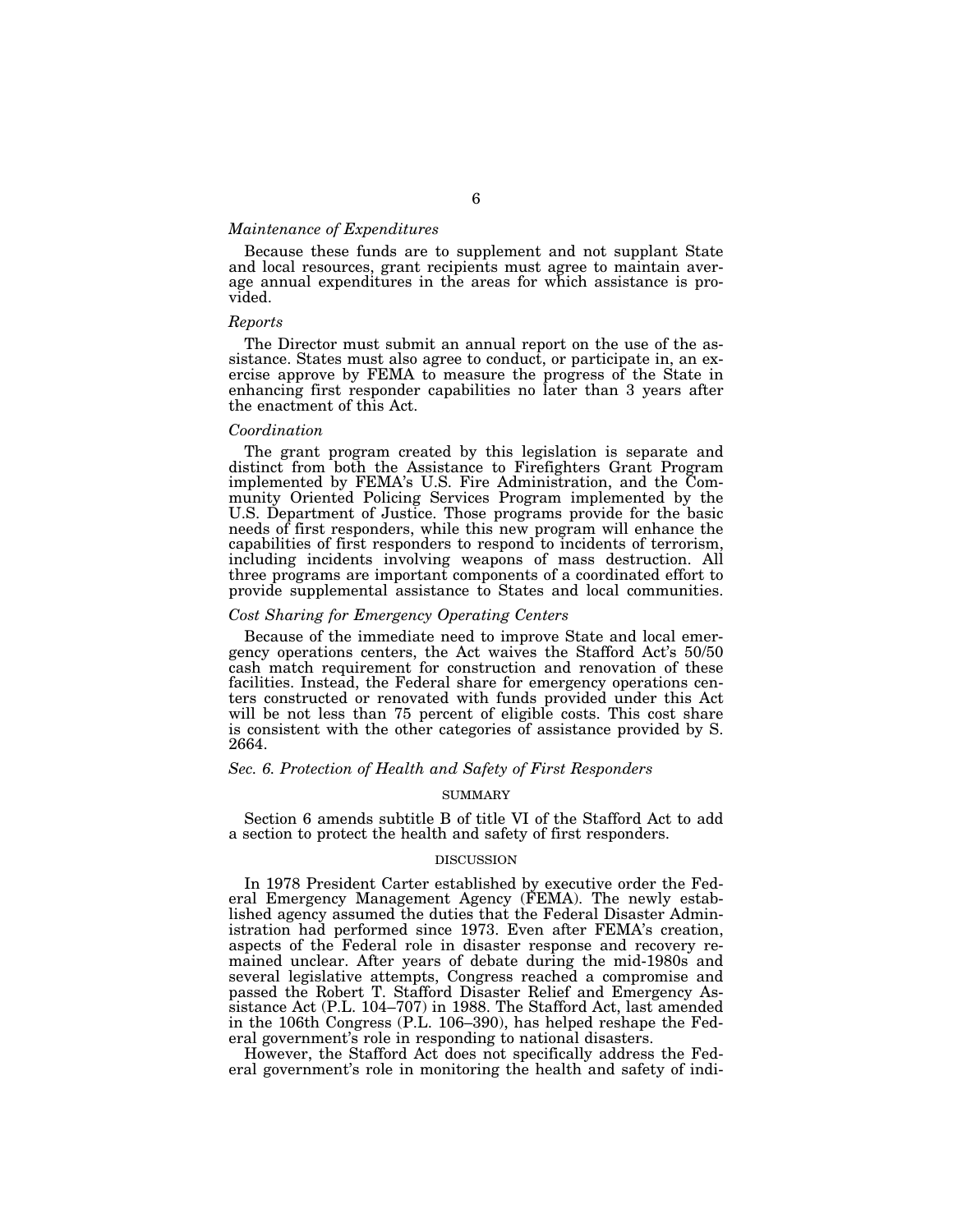viduals exposed to harmful substances as a result of a disaster. In the case of the World Trade Center, environmental monitoring conducted by the U.S. Environmental Protection Agency has shown elevated levels of asbestos, dioxin, PCBs, benzene, metals, and particulates in air, dust, and water samples taken in the area.

The heroic efforts of emergency response personnel in the days and weeks following the September 11, 2001, disaster have underscored the need for a program to monitor and to track the health and safety of rescue workers. For example, scores of emergency response personnel responding to the World Trade Center attacks subsequently developed severe respiratory ailments. These workers will need long-term monitoring. This section addresses this important issue by amending the Stafford Act to authorize the President to carry out a program for the protection, assessment, monitoring, and study of the health and safety of first responders in a major disaster area. The bill does not require FEMA to provide treatment first responders.

If the President determines that one or more harmful substances (substances that the President determines may be harmful to human health) are present in a disaster area, the President may carry out a program for the protection, assessment, monitoring, and study of the health and safety of first responders. The intent of the program is to protect the health and safety of first responders exposed or potentially exposed to harmful substances as a direct result of the disaster and to prevent the recurrence of similar health impacts in future disasters.

The program may include the collection and analysis of environmental exposure data, performance of baseline sampling, establishment of an exposure registry, and study of the long-term health impacts of exposure through epidemiological studies. The program also may include developing and disseminating educational materials. The committee intends that medical or academic institutions in the proximate area of the disaster, and with experience in environmental and occupational health and safety, conduct such studies when feasible and appropriate. Institutions developing and carrying out the program may consult with the National Institute of Environmental Health Sciences, the Agency for Toxic Substances and Disease Registry, the Occupational Safety and Health Administration, the Environmental Protection Agency, or other agencies with significant experience and expertise in the area of worker health and safety.

Participation in any study under this section is voluntary, and the President shall take appropriate measures to protect participant privacy. Not later than 1 year after a study's completion, the President, or the institution conducting the study, will present the findings to the Director, the Secretary of Health and Human Services, the Secretary of Labor, and the Administrator of the Environmental Protection Agency.

#### *Sec. 7. Urban Search and Rescue Task Forces*

#### SUMMARY

Section 7 amends the Robert T. Stafford Disaster Relief and Emergency Assistance Act (42 U.S.C. 5197 et seq.) by adding a Sec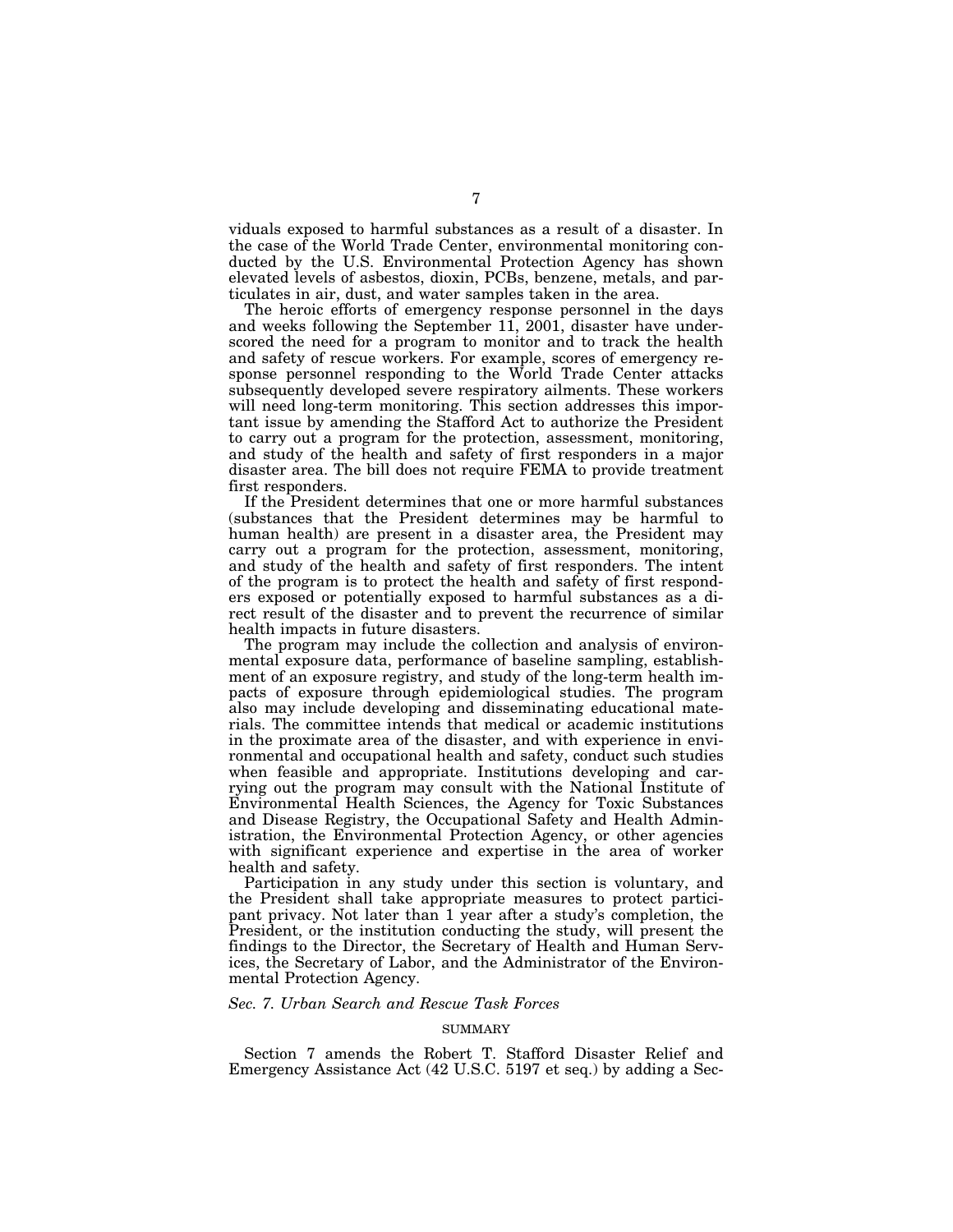tion 631 to authorize additional assistance for Urban Search and Rescue Task Forces.

#### DISCUSSION

The purpose of Section 7 is to provide the needed funds, equipment, and training to ensure that all urban search and rescue task forces have the full capability to respond to any disaster, including acts of terrorism involving a weapon of mass destruction. The Federal Emergency Management Agency (FEMA) established the National Urban Search and Rescue Response System in 1989 pursuant to requirement in the Earthquakes Hazards Reduction Act of 1977, which directed FEMA to provide adequate search and rescue capacity in the event of an earthquake. There currently are 28 task forces throughout the United States.

The terrorist attacks of September 11, 2001, demonstrated the need for fully equipped and trained task forces. The committee recognizes that the Federal Government has a responsibility to ensure that each task force is adequately trained and equipped to perform urban search and rescue functions in all environments, including the aftermath from acts of terrorism involving weapons of mass destruction.

The Federal Government also needs to ensure that each task force has adequate equipment to meet all operational needs and staff support, and the capability to put two full teams in the field to meet any disaster or act of terrorism. While these task forces were originally created for earthquake response, they have an expanding and vital role in responding to acts of terrorism, including those involving weapons of mass destruction. These task forces also have a role to play in sharing their expertise with other first responders.

This section authorizes mandatory grants of \$1,500,000 for the cost of operations for each FEMA-designated urban search and rescue task force. It also authorizes additional discretionary grants for operations, equipment, training, transportation, expansion, and incident support teams. The Act establishes a goal of providing each task force with the resources necessary to train and equip two teams that can deploy simultaneously. The Director of FEMA may not designate any additional task forces until all 28 current task forces have that capability.

### *Sec. 8. Authorization of Appropriations*

#### SUMMARY

Section 8 authorizes \$3.5 billion for fiscal years 2003–2006 for carrying out the purposes of this Act.

#### DISCUSSION

This level of funding is consistent with the President's fiscal year 2003 budget request. The total amount is divided into funds for the First Responder Grant Program and for Urban Search and Rescue Task Forces. The higher amount of funding for urban search and rescue in fiscal year 2003 reflects the initial need to train and equip the task forces to respond to incidents of weapons of mass destruction and to enable them to deploy two teams simultaneously. The urban search and rescue funds authorized for fiscal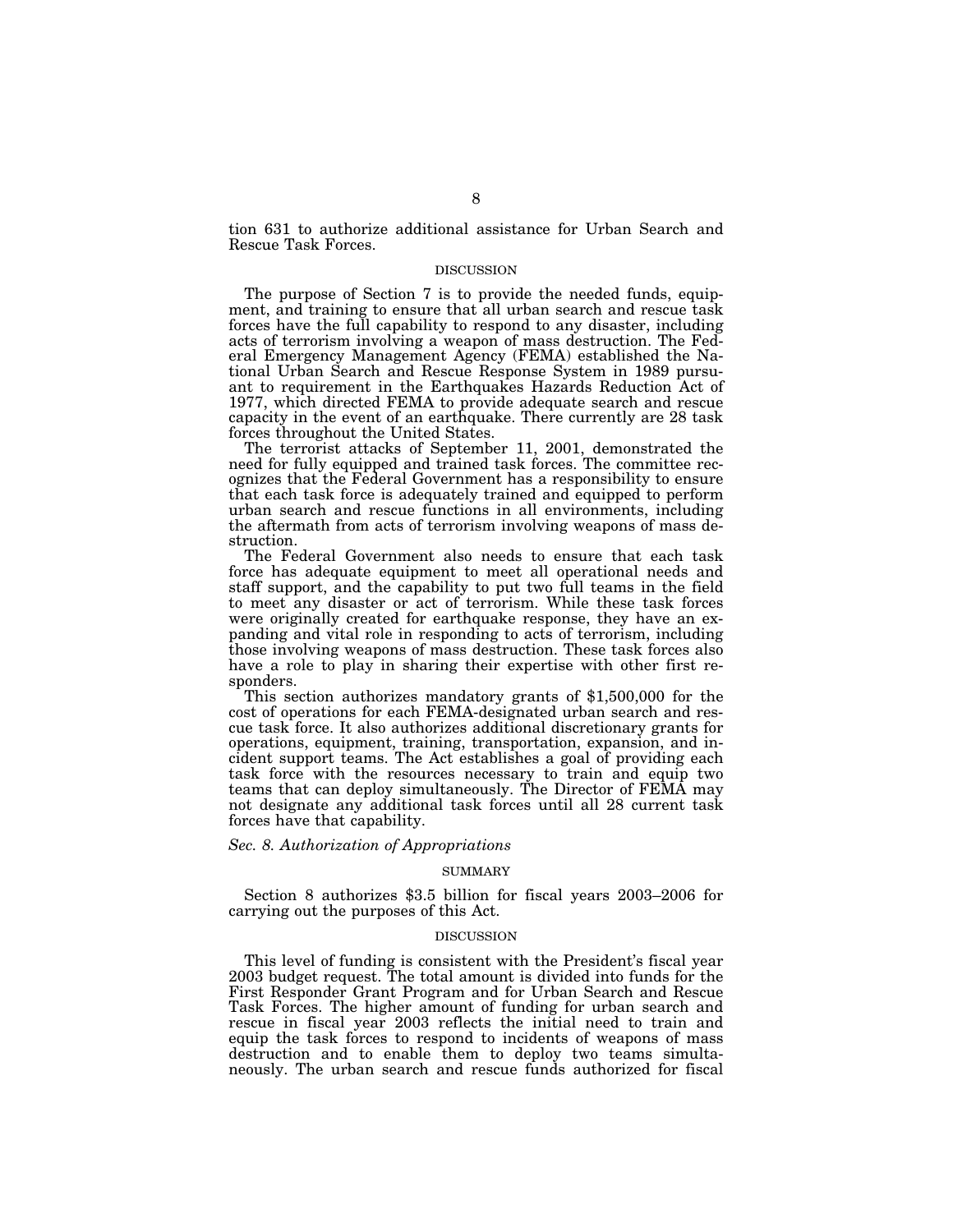years 2004–2006 are for operations and maintenance costs. Funds appropriated for the task forces are available until expended.

#### LEGISLATIVE HISTORY

Senator James M. Jeffords and Senator Bob Smith introduced S. 2664 the "First Responder Terrorism Preparedness Act of 2002," on June 20, 2002. The committee reported the bill favorably, with amendments, on June 27, 2002, by voice vote.

### **HEARINGS**

Prior to the introduction of S. 2664 the Committee on Environment and Public Works held two hearings on emergency response issues. On October 16, 2001, the committee held a hearing on the Federal response to the September 11, 2001 attacks, receiving testimony from Hon. Joseph Allbaugh, Director, Federal Emergency Management Agency; Edward P. Plaugher, Chief, Arlington County Fire Department Arlington, VA; Jeffrey L. Metzinger, Chief, Sacramento Metropolitan Fire Department and Member, FEMA Urban Search and Rescue Team; and Robert Hessinger, Member, Ohio Task Force One.

On March 12, 2002, the committee held a hearing to consider the President's budget request for first response to disasters, receiving testimony from Hon. Joe Allbaugh, Director, Federal Emergency Management Agency; Woodbury P. Fogg, P.E., on behalf of the National Emergency Management Association; Ed Wilson, Chief, City of Portland Fire Department, Portland, OR; Mike O'Neil, Chief, South Burlington Fire Department, Burlington, VT; and Kenneth E. Zirkle, President, The University of Findlay, Findlay, OH.

#### ROLLCALL VOTES

The Committee on Environment and Public Works met to consider S. 2664 on June 27, 2002. By voice vote, the committee agreed to three amendments offered by Senator Hillary Clinton.

The first amendment, as modified, offered by Senator Clinton establishes a program to protect the health and safety of first responders and was accepted as modified by second degree. The second amendment offered by Senator Clinton requires States to use criteria established by FEMA to disburse funds to local governments and local entities within 45 days and to coordinate with them concerning the use of this assistance. The third amendment offered by Senator Clinton provides that FEMA will coordinate with the Department of Justice in relation to the Community Oriented Policing Services program.

The committee then agreed to favorably report S. 2664, as amended, by voice vote.

#### REGULATORY IMPACT STATEMENT

In compliance with section 11(b) of rule XXVI of the Standing Rules of the Senate, the committee makes evaluation of the regulatory impact of the reported bill.

The bill does not create any additional regulatory burdens, nor will it cause any adverse impact on the personal privacy of individuals.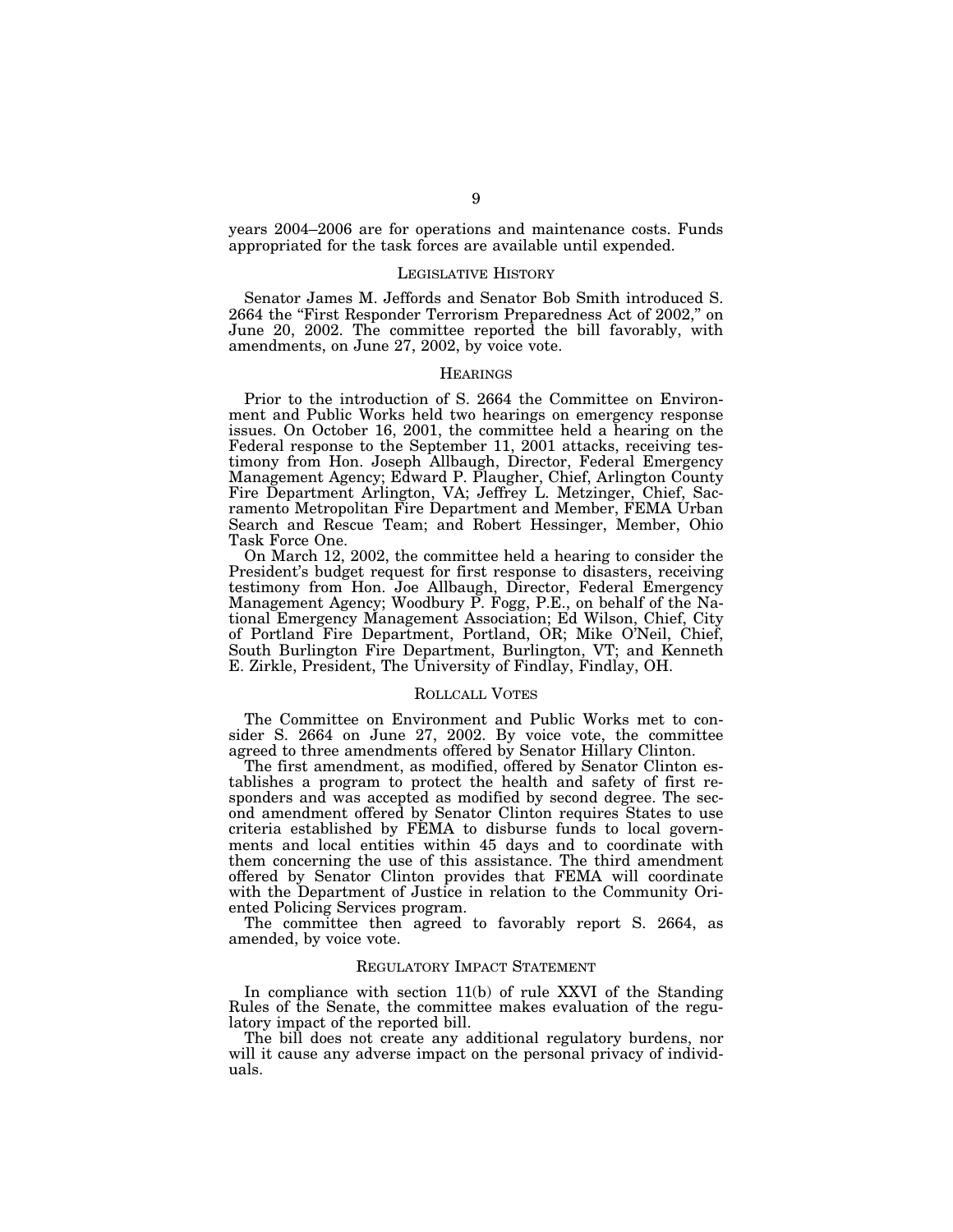#### MANDATES ASSESSMENT

In compliance with the Unfunded Mandates Reform Act of 1995 (Public Law 104–4), the committee finds that S. 2664 would impose no unfunded mandates on local, State, or tribal governments.

### COST OF LEGISLATION

Section 403 of the Congressional Budget and Impoundment Act requires that a statement of the cost of the reported bill, prepared by the Congressional Budget Office, be included in the report. That statement follows:

### U.S. CONGRESS, CONGRESSIONAL BUDGET OFFICE, *Washington, DC, September 6, 2002.*

Hon. JAMES M. JEFFORDS, *Chairman, Committee on Environment and Public Works, U.S. Senate, Washington, DC.*

DEAR MR. CHAIRMAN: The Congressional Budget Office has prepared the enclosed cost estimate for S. 2664, the First Responder Terrorism Preparedness Act of 2002.

If you wish further details on this estimate, we will be pleased to provide them. The CBO staff contact is Rachel Milberg, who can be reached at 226–2860

Sincerely,

# DAN L. CRIPPEN.

### CONGRESSIONAL BUDGET OFFICE COST ESTIMATE

*S. 2664, First Responder Terrorism Preparedness Act of 2002, as ordered reported by the Senate Committee on Environment and Public Works on June 27, 2002*

#### *Summary*

S. 2664 would authorize grants to States to help first responders prepare for terrorist incidents, authorize grants to urban search and rescue task forces, require the President to provide public education and conduct ongoing studies of harmful substances at disaster sites, and establish an Office of National Preparedness within the Federal Emergency Management Agency (FEMA).

Assuming appropriation of the necessary amounts, CBO estimates that implementing S. 2664 would cost about \$12.3 billion over the 2003–2007 period. S. 2664 would not affect direct spending or receipts; therefore, pay-as-you-go procedures would not apply.

S. 2664 contains no intergovernmental or private-sector mandates as defined in the Unfunded Mandates Reform Act (UMRA) and would authorize grants for State, local, and tribal governments to support their activities as first responders to terrorist attacks.

### *Estimated Cost to the Federal Government*

The estimated budgetary impact of S. 2664 is shown in the following table. The costs of this legislation fall within budget function 450 (community and regional development).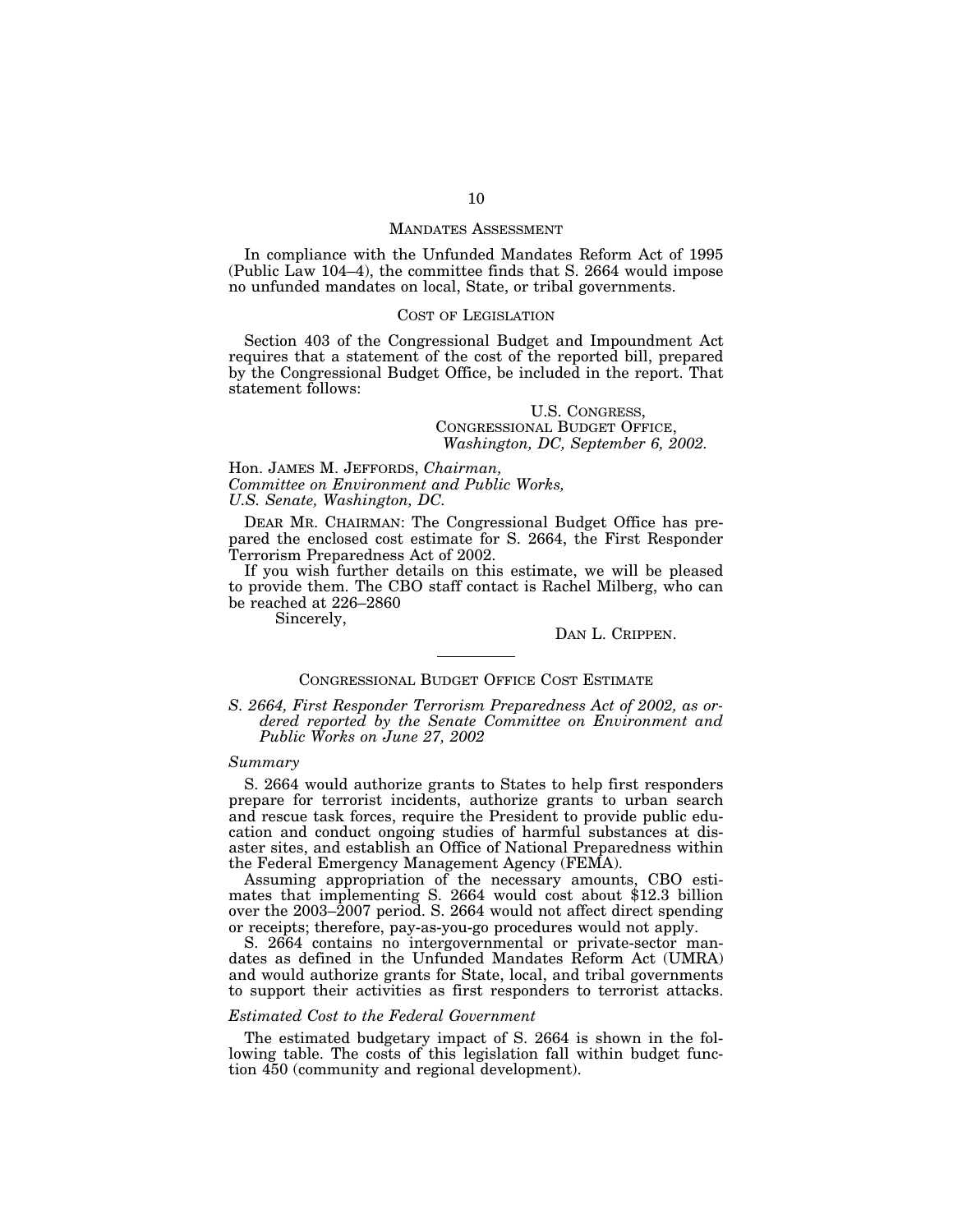|                                              | 2003 | 2004                    | 2005 | 2006 | 2007  |
|----------------------------------------------|------|-------------------------|------|------|-------|
| CHANGES IN SPENDING SUBJECT TO APPROPRIATION |      |                         |      |      |       |
|                                              |      | 3.504 3.504 3.508 3.508 |      |      | 12    |
|                                              |      | 1.577 2.454 2.981 3.333 |      |      | 1.935 |

### *Basis of Estimate*

S. 2664 includes four major provisions: grants for first responders, grants for urban search and rescue task forces, a program to monitor harmful substances at disaster sites, and the establishment of an Office of National Preparedness.

For this estimate, CBO assumes S. 2664 will be enacted near the beginning of fiscal year 2003 and that the specified and estimated authorization levels for implementing the bill will be appropriated for each year. Estimates of outlays are based on information from FEMA, the Agency for Toxic Substances and Disease Registry (ATSDR), and historical spending patterns of similar programs.

### *Grants for First Responders*

S. 2664 would authorize FEMA to provide grants to States to help first responders prepare for terrorist incidents. First responders include fire, emergency medical service, and law enforcement personnel. For those grants, the bill would authorize the appropriation of \$13.7 billion over the 2003–2006 period. CBO estimates that amount would be spent over the 2003–2008 period.

#### *Grants for Urban Search and Rescue Task Forces*

S. 2664 would authorize FEMA to provide grants to urban search and rescue task forces to cover their operating expenses. These task forces locate, rescue, and provide initial medical service to victims trapped in confined spaces. For those grants, the bill would authorize the appropriation of \$286 million over the 2003–2006 period, and CBO estimates that this total would be spent over the 2003–2008 period.

### *Response to Harmful Substances*

S. 2664 would require the President to establish a new program to provide public education and conduct ongoing studies of substances harmful to human health that are present at disaster sites. Based on information from FEMA and ATSDR, CBO estimates that implementing the provisions in this bill would cost about \$30 million over the 2003–2007 period.

Under this bill, CBO assumes that FEMA would work cooperatively with ATSDR to conduct long-term epidemiological studies in certain disaster areas. According to the ATSDR, each long-term study conducted under this bill would cost \$3 million to \$5 million a year and could last from 5 to 15 years. CBO cannot predict the number of such studies that might be required in the future. For this estimate, we assume that one new study would be initiated every other year at an average cost of \$4 million per year.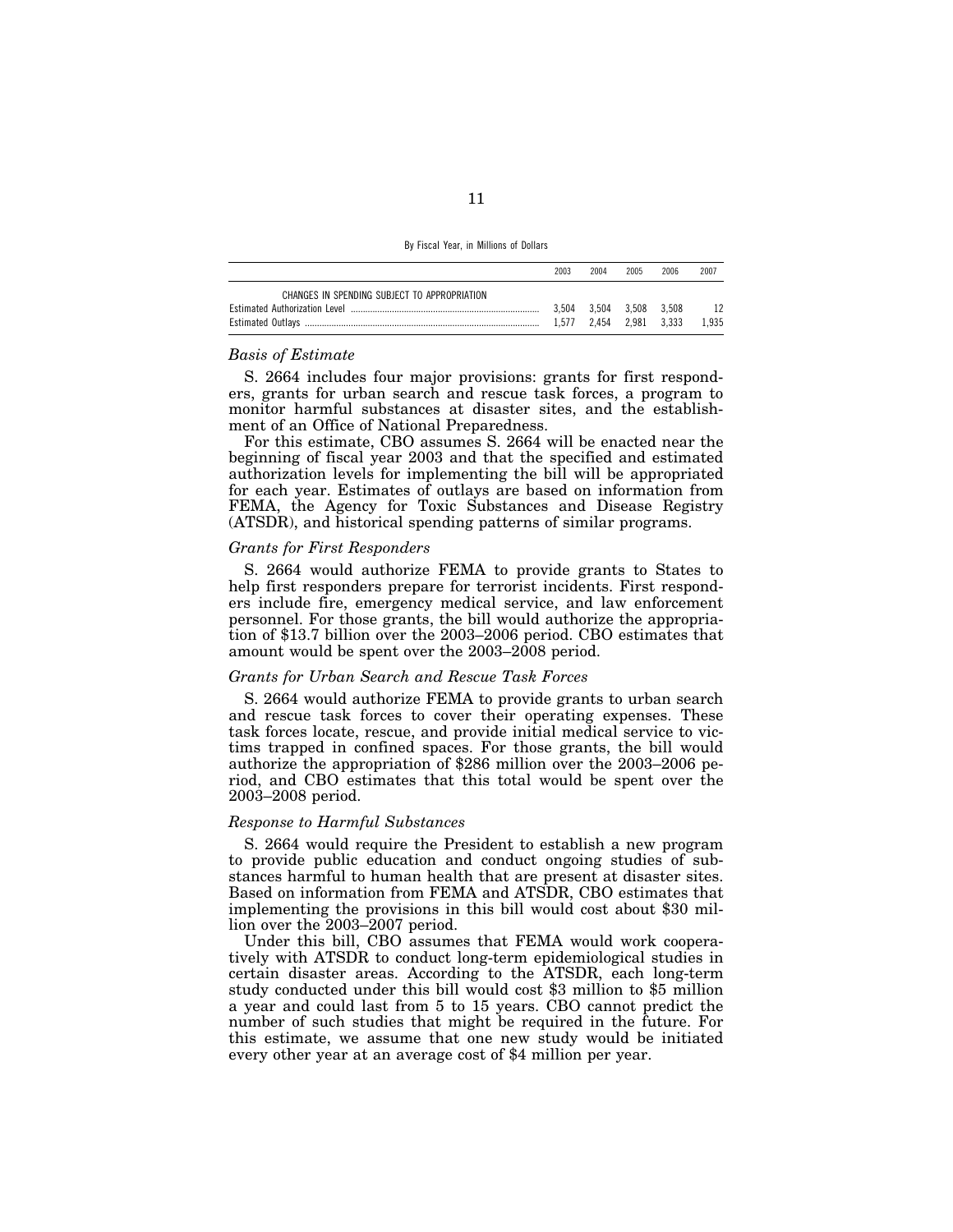# *Office of National Preparedness*

S. 2664 would establish an office within FEMA to develop standards, write guidelines, and provide assistance to State, tribal, and local governments related to terrorist incidents. FEMA's existing Office of National Preparedness currently addresses terrorism, and CBO estimates that implementing this provision would not significantly affect the Federal budget.

*Pay-As-You-Go Considerations:* None.

### *Intergovernmental and Private-Sector Impact*

S. 2664 contains no intergovernmental or private-sector mandates as defined in UMRA and would authorize grants for State, local, and tribal governments to support their activities as first responders to terrorist attacks.

#### *Previous Estimate*

On December 6, 2001, CBO transmitted a cost estimate for S. 1621, a bill to amend the Robert T. Stafford Disaster Relief and Emergency Assistance Act to authorize the President to carry out a program for the protection of the health and safety of community members, volunteers, and workers in a disaster area, as ordered reported by the Senate Committee on Environment and Public Works on November 8, 2001. That bill is very similar to the provisions in S. 2664 related to monitoring harmful substances at disaster sites, and the cost estimates for those provisions are the same.

*Estimate Prepared By:* Federal Costs: Rachel Milberg; Impact on State, Local, and Tribal Governments: Leo Lex; Impact on the Private Sector: Lauren Marks.

*Estimate Approved By:* Peter H. Fontaine, Deputy Assistant Director for Budget Analysis.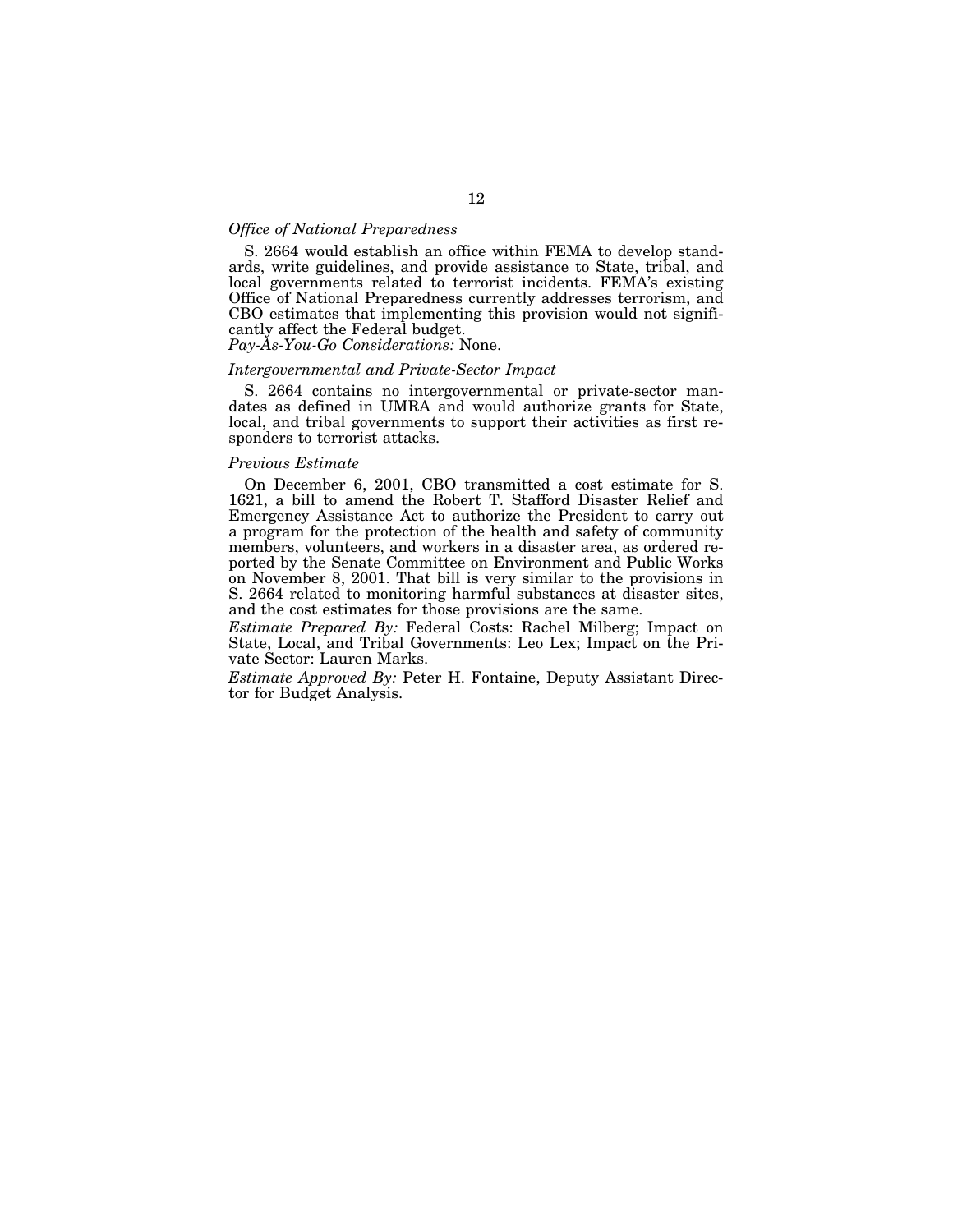#### ADDITIONAL VIEWS OF SENATOR CLINTON

Since September 11, our entire world has changed: all Americans have been called on to become vigilant in their every day lives and although the terrorists responsible for the attacks targeted two cities, communities across the country, thousands of miles away from Ground Zero, now find themselves on the front lines in the war against terrorism here at home. Along with this new responsibility comes a heavy burden that these communities should not be forced to shoulder alone.

That is why I support S. 2664, the "First Responder Terrorism" Act of 2002.'' I believe S. 2664 is a strong step in the right direction in getting additional financial support to our States, cities, towns, counties, and first responders—those who have the primary responsibility for protecting our communities across the America. The \$3.5 billion authorized under the bill for fiscal years 2003 through 2006 will help our communities and first responders secure the strongest homeland defense possible.

I am also pleased that during the Environment and Public Works Committee's consideration of S. 2664, Chairman James M. Jeffords and Ranking Member Bob Smith accepted three amendments I offered to the bill that were designed to address, in part, issues of first responder health and safety, the speed with which Federal assistance under S. 2664 is given to local communities, and coordination among first responder programs.

Recognizing that the health and safety of our first responders is paramount, the first of the three amendments accepted provides for outreach, education, protection, and monitoring of the health and safety of first responders exposed to harmful substances in the event of a disaster. As we have been learning from the experience of first responders at Ground Zero, exposure to asbestos, particle matter, and other airborne pollutants can cause short-term health effects and may lead to long-term injury. We have a moral obligation to track the health of first responders and provide them with information and assistance in receiving treatment so that they can maintain, or regain, their good health.

Although I believe that local communities should receive Federal assistance from the Federal Government directly, rather than as a pass through from the States, the second amendment that was accepted is designed to increase the speed and efficiency with which States will pass through the Federal assistance under S. 2664 to our cities, towns, counties, and first responders across the country. Specifically, this amendment requires States to allocate and pass through the Federal assistance to local communities within 45 days of the date the States receive the funds from the Federal Government. States must coordinate with local governments and local entities in doing so. The amendment also requires States to allocate the Federal assistance to local governments and local entities in accordance with criteria established by the Director of the Federal Emergency Management Agency (FEMA); the same criteria FEMA will use in allocating Federal assistance to the States.

The third amendment directs the FEMA Director to coordinate with the United States Attorney General regarding the COPS Program in implementing the provisions of S. 2664. This language is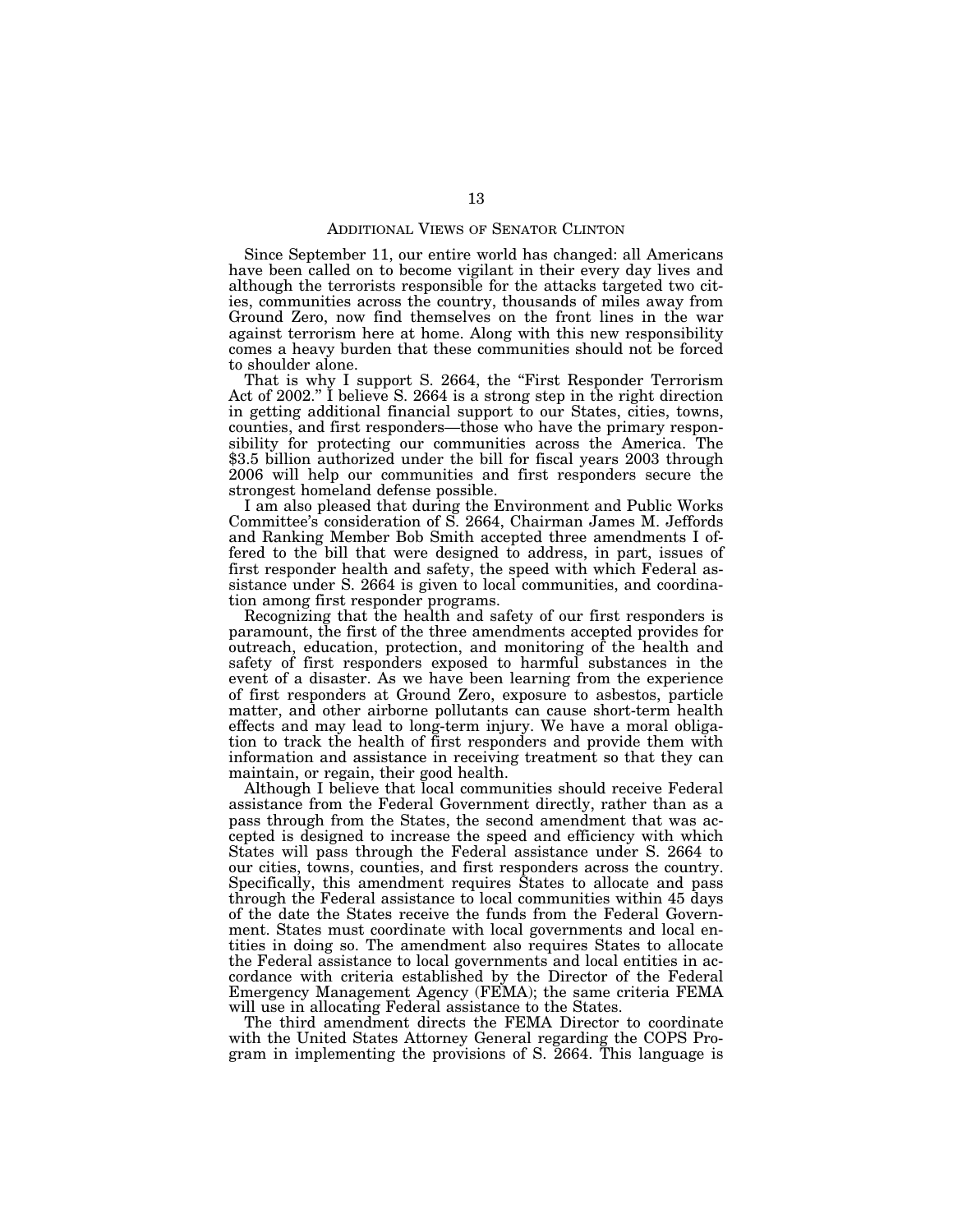consistent with language that was in the bill, as introduced, which requires the FEMA Director to coordinate with the Administrator of the U.S. Fire Administration on key programs like the Assistance to Firefighters program (also referred to as the FIRE Act grants). As we move forward with improving our homeland defense, coordination will be key and I believe this amendment will be helpful in that regard.

Although there are many good provisions in S. 2664, I nevertheless have four major concerns that I hope can still be addressed. First, I believe strongly that cities and counties should receive homeland security funding directly from the Federal Government and not as a pass through from the States.

Second, States and local communities should be permitted to use at least a portion of the homeland security assistance received for first responder personnel costs, including overtime. Third, we in Congress should support, not penalize, communities that took the initiative in the aftermath of September 11—and significantly improved the security in their communities—by enabling those communities to use a portion of Federal assistance authorized by this bill to pay for homeland-security costs that were incurred after September 11, but before enactment of this legislation.

Finally, the 25 percent matching requirement for States and local communities that seek Federal assistance will be too large for many communities that are financially distressed. The bill currently has no provision that would enable such communities, regardless of size, to seek a waiver of the matching requirement.

These concerns, discussed in greater detail below, are based upon dozens of conversations I have had with mayors, county executives, and first responders in New York and across the country, and upon the testimony of local government leaders and first responders who have appeared before the EPW Committee and other congressional committees.

### *Direct Funding to Local Communities*

Although our States must play a critically important role in coordinating local, statewide, and regional homeland security efforts, effective homeland security requires that resources be sent directly to those communities on the front lines. Federal homeland security funds should be provided to local communities directly because, since September 11, our local communities have borne, and continue to bear, the most significant security burdens. They should therefore receive Federal assistance as quickly and efficiently as possible. See National League of Cities (NLC) Resolution 2002–01 (''[M]unicipalities have taken a direct role in national defense which was previously assumed to be a Federal responsibility.'').

When disaster strikes in any community, citizens usually don't call the White House, the Congress, or even a Federal or State agency; instead they call 911 and the local first responders come to the rescue. Indeed, a guiding principle of the Gilmore Commission is that ''[a]ll terrorist incidents are local or at least will start that way. Effective response and recovery can only be achieved with the recognition that local responders are the first line of defense ....'' The Advisory Panel to Assess Domestic Response Ca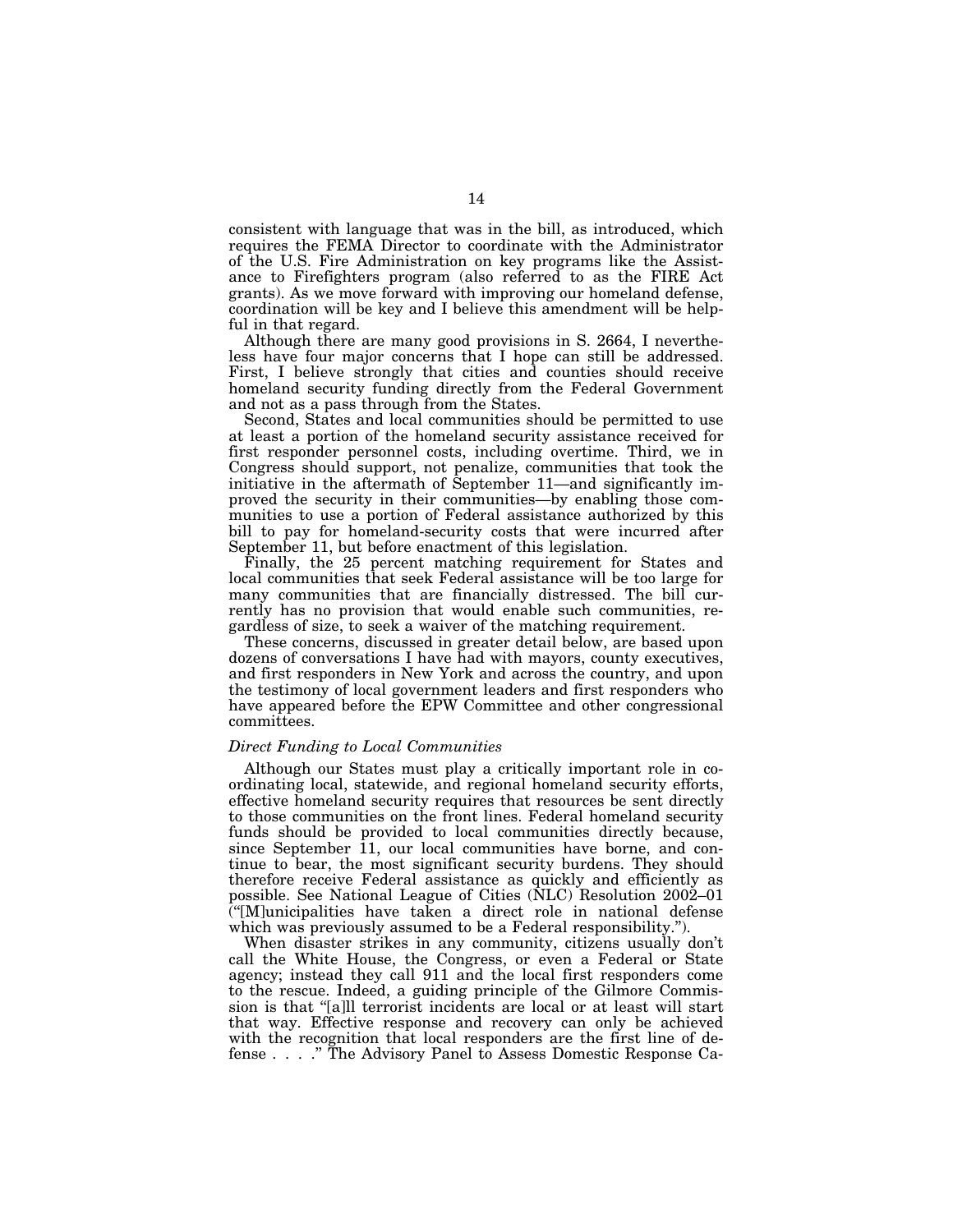pabilities for Terrorism Involving Weapons of Mass Destruction (the ''Gilmore Commission''), December 2001.

That local communities would receive funding more quickly and efficiently by receiving Federal funding directly, particularly when the funding is by formula, rather than as a pass-through from the States, is irrefutable. That is why the U.S. Conference of Mayors, National League of Cities, National Association of Counties, and first responders across the country support direct funding to local communities. See, e.g., Cities United for Science Progress (CUSP), Partnership of U.S. Conference of Mayors and DuPont, Emergency Preparedness Survey (January 2002), at p. 11 (finding that vast majority of mayors believe that emergency preparedness funding for their respective cities would be hampered by having Federal funds go to the States instead of directly to cities); March 12, 2002 Testimony of Fire Chief Ed Wilson, city of Portland, Oregon before the Senate Committee on Environment and Public Works; March 12, 2002 Testimony of Michael E. O'Neil, Chief Engineer, South Burlington Fire Department, before the Senate Committee on Environment and Public Works (disagreeing with Bush Administration's position that funding should go to the States and not directly to local governments). As Fire Chief Ed Wilson of Portland testified, the Community Development Block Grant Program is an "excellent model'' for dispersing first responder funds because ''[i]t would allow Federal funding to go directly to cities . . . This model . . . . would avoid unnecessary delays in getting funding to local communities who need it now.''

With respect to S. 2664, the concern about the speed with which local communities receive funding from the States was addressed in part by the adoption of the amendment I offered that requires States to pass through funds to local communities within 45 days of the date the States receive funding from the Federal Government. Unfortunately, however, that amendment cannot resolve the more fundamental issue of how long it will take FEMA to allocate funds to the States, particularly since S. 2664 contains no formulas for allocating funds, but instead leaves it to FEMA to determine the allocation of funds to the States based on a broad set of criteria. Such a construct is unusual. See Eugene Boyd and Ben Canada, ''Block Grants: An Overview,'' Congressional Research Service, January 26, 2001 ("For most block grants, such as the Community Development Block Grant, Congress prescribes formulas in the authorizing legislation for distributing the funds. For a few grants, Congress gives authority for the method for distribution of funds to Federal executive agencies.'').

It is my sincere hope that as we further consider S. 2664 that at least a portion of the Federal assistance will be allocated directly, by formula, to local communities to ensure that these communities receive desperately needed funding as quickly and as efficiently as possible. I believe it critically important that our local communities receive Federal assistance quickly because when it comes to securing a strong homeland defense, time is of the essence.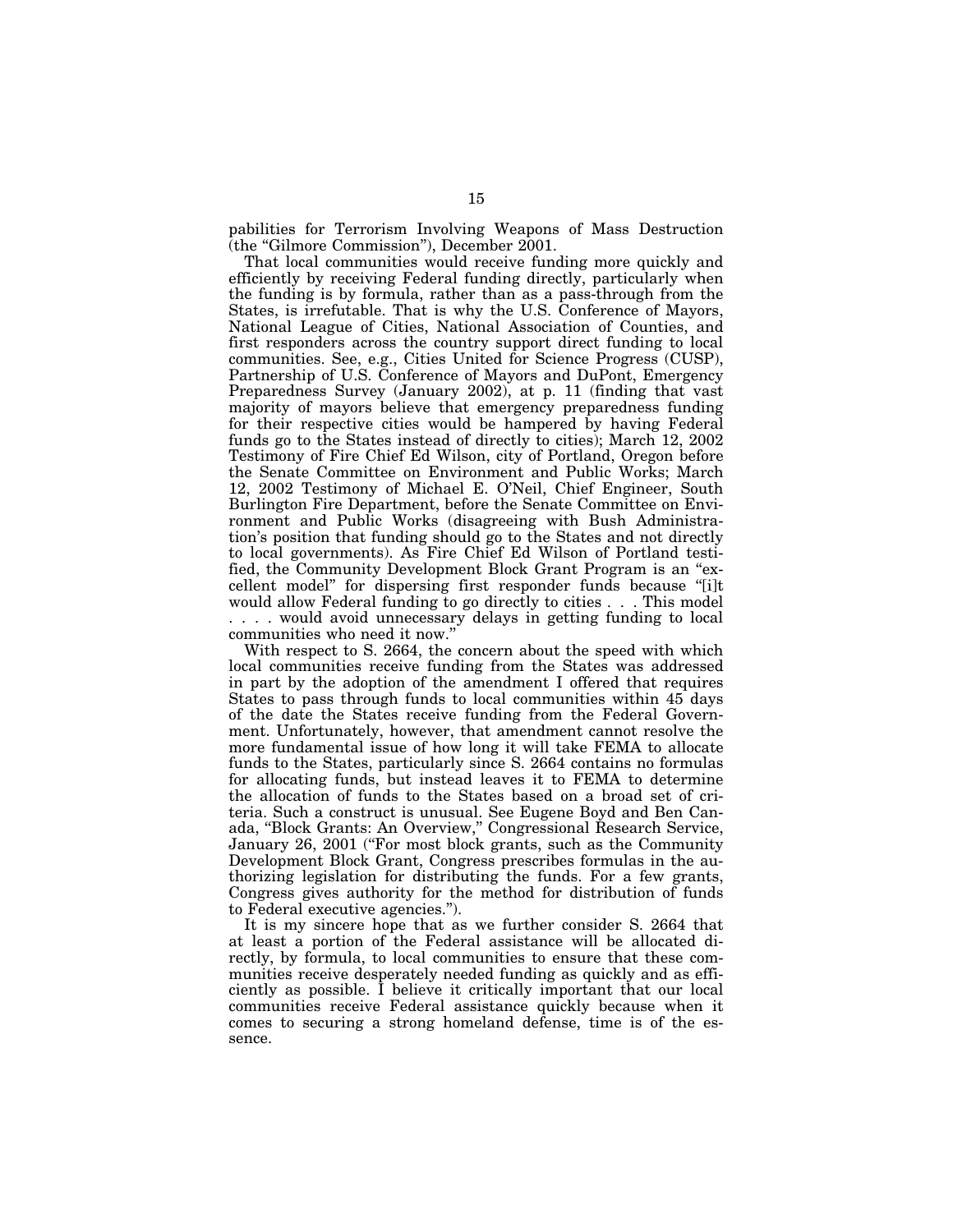### *First Responder Personnel Costs*

Any legislation whose purpose is to support first responders should provide adequate flexibility to local communities to use block grant funds for first responder personnel costs. That is why I strongly believe that S. 2664 should contain language that permits States and local communities to use at least a portion of Federal assistance received to cover first responder personnel costs, including overtime. S. 2664 explicitly states, however, that the Federal assistance provided in the bill cannot be used for first responder compensation. (Federal assistance ''shall not be used to provide compensation to first responders [including payment for overtime.]'').

Allowing at least a portion of funds to be used for first responder personnel costs is important because those costs, particularly overtime costs, are part and parcel of first responder training. Not only do more experienced first responders work overtime to train less experienced first responders, but local communities also incur overtime costs when they must use additional first responder personnel to protect residents while training takes place. See July 30, 2002 testimony of Chief Michael Maglione of the Bridgeport, Connecticut Fire Department and on behalf of the International Association of Fire Chiefs (IAFC) before the Subcommittee on National Security, Veterans Affairs, and International Relations of the House Committee on Government Reform.

Funding first responder personnel costs is also important because central to our homeland defense are the men and women who serve as our fire fighters, police officers, and emergency service personnel. Since September 11, we as a Nation have required more and more of our first responders in terms of training and preparedness and their jobs have become increasingly dangerous, even as they face local budget cuts, closings of police precincts and fire houses, and layoffs of their fellow first responders.

Although FEMA Director Joe M. Allbaugh testified before the EPW Committee during its March 12, 2002 hearing that he did not believe that paying first responder overtime expenses was a Federal Government responsibility, I can think of few Federal Government responsibilities that are more important than ensuring that our State and local communities have the first responder personnel that are vital to protecting our citizens. Presumably, that is why Homeland Security Director Ridge has indicated that he would be supportive of a provision that would permit local communities to use a percentage of their Federal assistance received for personnel costs, including overtime. I hope that within the Bush Administration, Director Ridge's position will prevail and I ask my colleagues to support giving States and local communities greater flexibility in using Federal homeland security assistance, including using a portion of the funds received for first responder personnel costs.

#### *Retroactivity*

S. 2664 has been interpreted to prohibit States and local communities from using Federal funds to cover expenses that were incurred before enactment. Such a policy penalizes those communities that took the initiative after September 11 in purchasing equipment, conducting training, and the like to improve the secu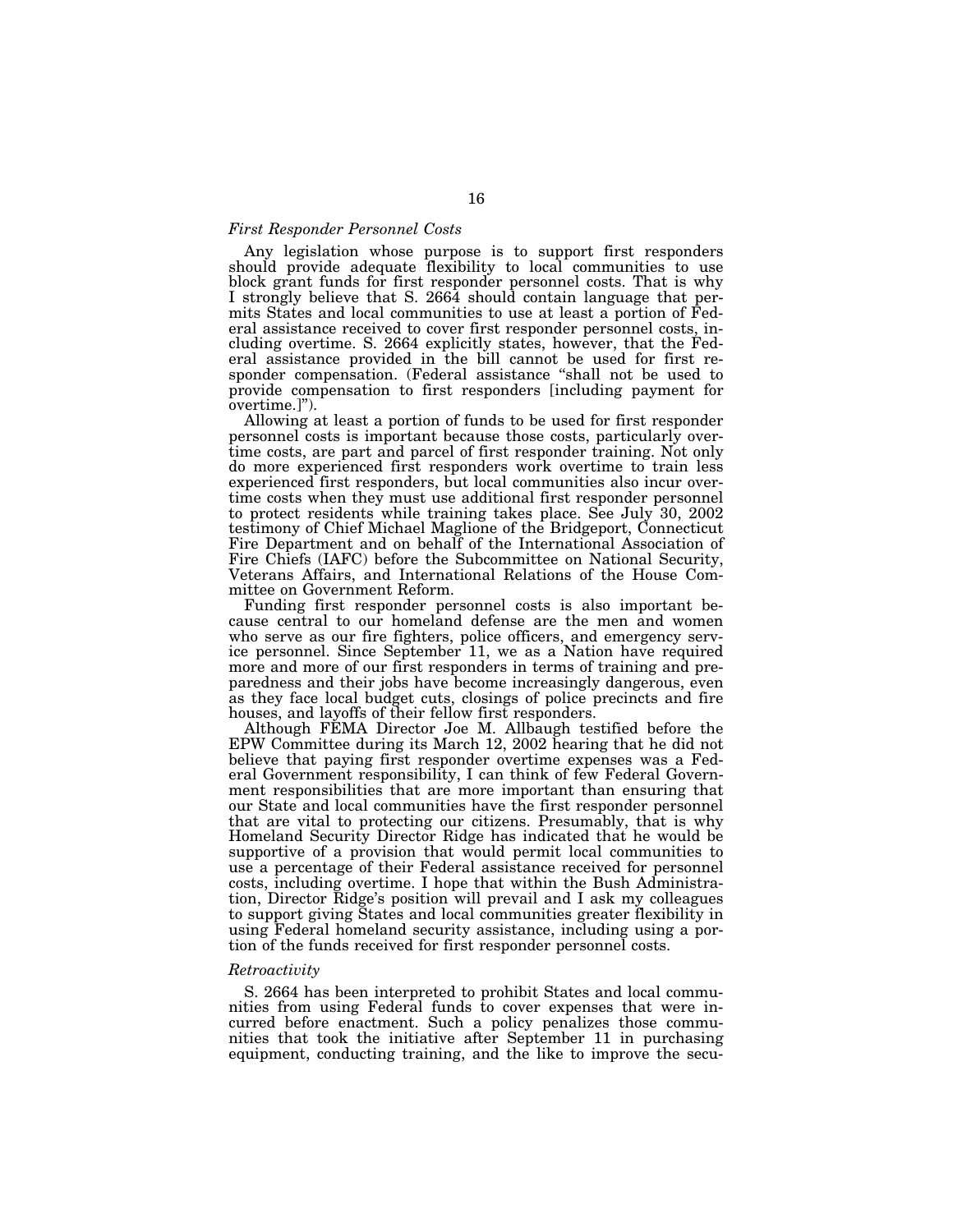rity in their communities. Accordingly, as we further consider S. 2664, I encourage my colleagues to support a provision that would permit States and local communities to use a portion of Federal assistance received to cover homeland security expenses incurred after January 1 of this year.

### *Matching Requirement*

Given the current state of our economy and the tremendous additional homeland security burdens that cities, counties, and States have borne since September 11, significant local matches of Federal homeland security funding are burdens that many of our distressed communities should not have to bear. This is so because if a significant match is required, first responder funds ''will only go to those agencies and governments that can fiscally afford the match and not necessarily where the need is the greatest.'' March 12, 2002 Testimony of Woodbury P. Fogg, P.E. on behalf of the National Emergency Management Association before the Senate Committee on Environment and Public Works. See generally U. S. Government Accounting Office, ''National Preparedness: Integration of Federal, State, Local, and Private Sector Efforts Is Critical to an Effective National Strategy for Homeland Security,'' GAO–02– 621T, April 10, 2002 Testimony before the House Subcommittee on Economic Development, Public Buildings, and Emergency Management, Committee on Transportation and Infrastructure, at p. 18 (noting distribution formula for homeland security block grants could be based on several considerations, including the State or local government's capacity to respond to a disaster and that capacity depends on a number of factors, ''the most important of which perhaps is the underlying strength of the State's tax base and whether that base is expanding or is in decline".

S. 2664 provides for a maximum State or local match of twentyfive percent of the Federal assistance received. Not only is this matching requirement too large, but the bill also contains no provision that would enable distressed communities, regardless of their size, to seek a waiver of the matching requirement. See generally ''Protecting Our Nation: The American Fire Service Position Paper on the Department of Homeland Security,'' p.3.

In short, under S. 2664, many communities that are most in need of Federal homeland security funding assistance may be least able to receive it. This can be rectified, however, by reducing the matching requirement to 10 percent and permitting distressed communities to seek a waiver of that requirement. These amendments to

S. 2664 should enable even the most distressed community to obtain Federal assistance to improve the level of security for that community and its citizens.

In conclusion, just as our Federal Government pays for defense overseas, it is our duty to fund our defense at home. Indeed, Article 4, Section 4 of our Constitution reads: ''The United States shall guarantee to every State in this Union a Republican Form of Government, and shall protect each of them against Invasion . . .'' By providing our communities with the resources and tools they need to respond to the national call for heightened security, we will have a better-prepared home front and a stronger America.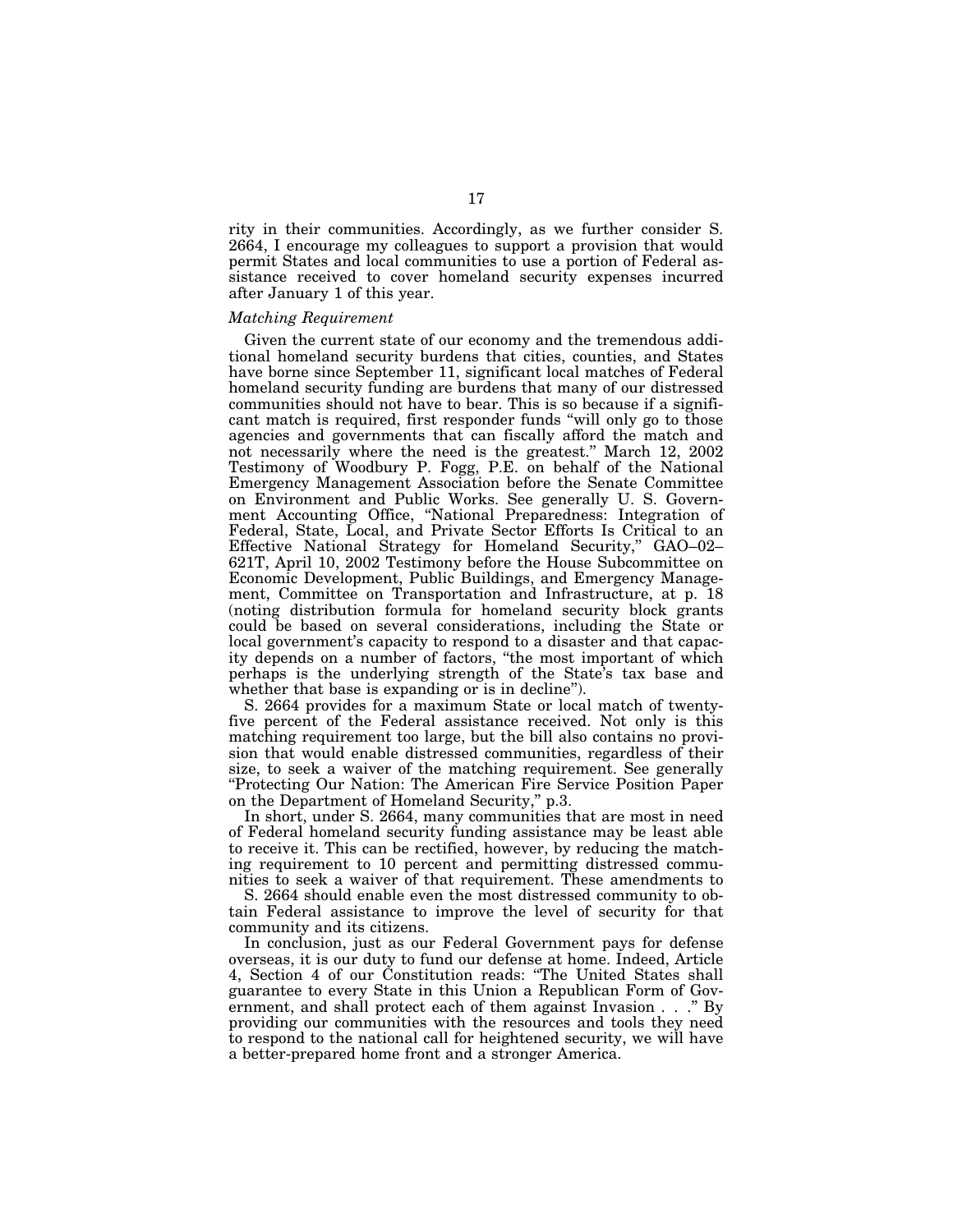I look forward to continuing to work with Chairman Jeffords, Ranking Member Smith, and other members of the Environment and Public Works Committee and Senate to address these issues so that we may have the strongest homeland defense possible.

#### CHANGES IN EXISTING LAW

In compliance with section 12 of rule XXVI of the Standing Rules of the Senate, changes in existing law made by the bill as reported are shown as follows: Existing law proposed to be omitted is enclosed in [black brackets], new matter is printed in *italic*, existing law in which no change is proposed is shown in roman:

### **THE ROBERT T. STAFFORD DISASTER RELIEF AND EMERGENCY ASSISTANCE ACT**

[The former Disaster Relief Act of 1974; 42 U.S.C. 5121–5205] *Be it enacted by the Senate and House of Representatives of the United States of America in Congress assembled,*

### **SECTION 1. SHORT TITLE.**

This Act may be cited as the ''Robert T. Stafford Disaster Relief and Emergency Assistance Act''.

\* \* \* \* \* \* \*

### DEFINITIONS

SEC. 102. As used in this Act—  $(1) * * * *$ 

\* \* \* \* \* \* \* (2) MAJOR DISASTER.—''Major disaster'' means any natural catastrophe (including any hurricane, tornado, storm, high water, winddriven water, tidal wave, tsunami, earthquake, volcanic eruption, landslide, mudslide, snowstorm, or drought *incident of terrorism*), or, regardless of cause, any fire, flood, or explosion, in any part of the United States, which in the determination of the President causes damage of sufficient severity and magnitude to warrant major disaster assistance under this Act to supplement the efforts and available resources of States, local governments, and disaster relief organizations in alleviating the damage, loss, hardship, or suffering caused thereby.

\* \* \* \* \* \* \*

### **SEC. 602. DEFINITIONS.**

(a) DEFINITIONS.—For purposes of this title only:  $(1)$  \* \* \*

\* \* \* \* \* \* \*

*(11) WEAPON OF MASS DESTRUCTION.—The term 'weapon of mass destruction' has the meaning given the term in section 2302 of title 50, United States Code.* 

\* \* \* \* \* \* \*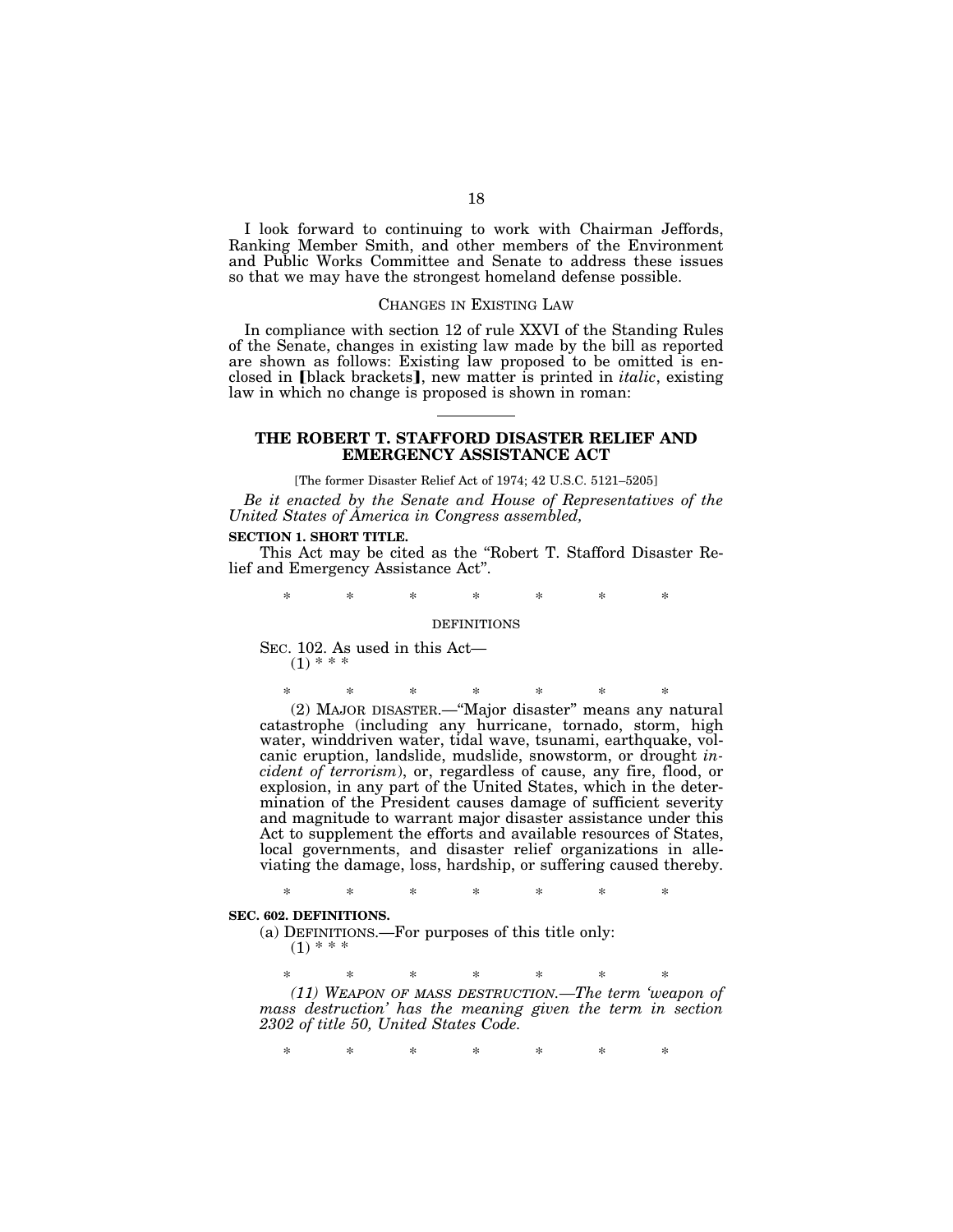#### **SEC. 614. REQUIREMENT FOR STATE MATCHING FUNDS FOR CON-STRUCTION OF EMERGENCY OPERATING CENTERS.**

Notwithstanding any other provision of this title, funds appropriated to carry out this title *(other than section 630)* may not be used for the purpose of constructing emergency operating centers (or similar facilities) in any State unless such State matches in an equal amount the amount made available to such State under this title *(other than section 630)* for such purpose.

\* \* \* \* \* \* \*

# *SEC. 616. OFFICE OF NATIONAL PREPAREDNESS.*

*(a) IN GENERAL.—There is established in the Federal Emergency Management Agency an office to be known as the 'Office of National Preparedness' (referred to in this section as the 'Office').* 

*(b) APPOINTMENT OF ASSOCIATE DIRECTOR.—*

*(1) IN GENERAL.—The Office shall be headed by an Associate Director, who shall be appointed by the President, by and with the advice and consent of the Senate.* 

*(2) COMPENSATION.—The Associate Director shall be compensated at the annual rate of basic pay prescribed for level IV of the Executive Schedule under section 5315 of title 5, United States Code.* 

*(c) DUTIES.—The Office shall—*

*(1) lead a coordinated and integrated overall effort to build viable terrorism preparedness and response capability at all levels of government;* 

*(2) establish clearly defined standards and guidelines for Federal, State, tribal, and local government terrorism preparedness and response;* 

*(3) establish and coordinate an integrated capability for Federal, State, tribal, and local governments and emergency responders to plan for and address potential consequences of terrorism;* 

*(4) coordinate provision of Federal terrorism preparedness assistance to State, tribal, and local governments;* 

*(5) establish standards for a national, interoperable emergency communications and warning system;* 

*(6) establish standards for training of first responders (as defined in section 630(a)), and for equipment to be used by first responders, to respond to incidents of terrorism, including incidents involving weapons of mass destruction; and* 

*(7) carry out such other related activities as are approved by the Director.* 

*(d) DESIGNATION OF REGIONAL CONTACTS.—The Associate Director shall designate an officer or employee of the Federal Emergency Management Agency in each of the 10 regions of the Agency to serve as the Office contact for the States in that region.* 

*(e) USE OF EXISTING RESOURCES.—In carrying out this section, the Associate Director shall—*

*(1) to the maximum extent practicable, use existing resources, including planning documents, equipment lists, and program inventories; and* 

*(2) consult with and use—*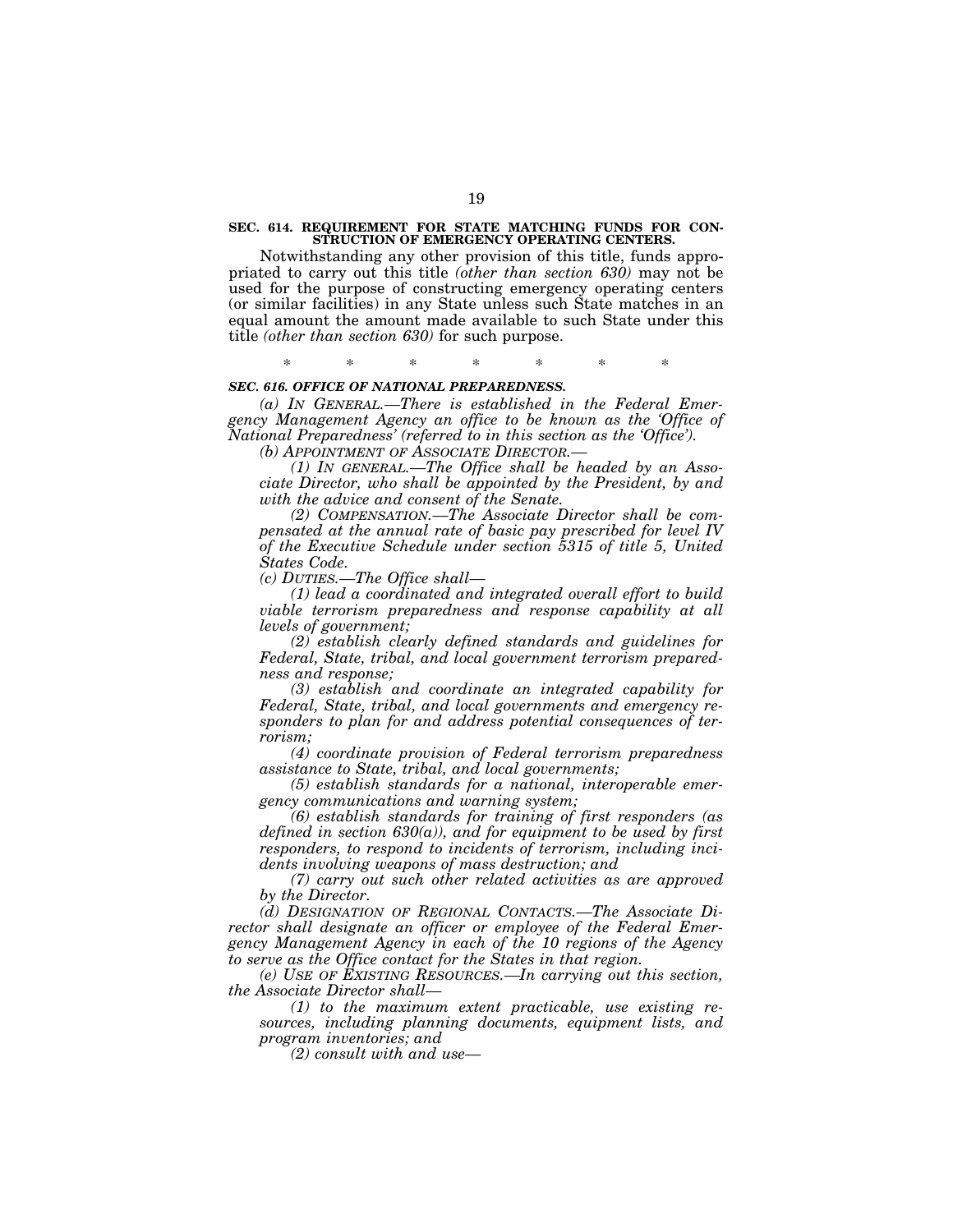*(A) existing Federal interagency boards and committees;* 

*(B) existing government agencies; and* 

*(C) nongovernmental organizations.* 

### \* \* \* \* \* \* \* **SEC. 626. AUTHORIZATION OF APPROPRIATIONS AND TRANSFERS OF FUNDS.**

ø(a) AUTHORIZATION OF APPROPRIATIONS.—There are authorized to be appropriated such sums as may be necessary to carry out the provisions of this title.

*(a) AUTHORIZATION OF APPROPRIATIONS.—*

*(1) IN GENERAL.—There are authorized to be appropriated such sums as are necessary to carry out this title (other than sections 630 and 632).* 

*(2) PREPAREDNESS ASSISTANCE FOR FIRST RESPONDERS.— There are authorized to be appropriated to carry out section 630—*

*(A) \$3,340,000,000 for fiscal year 2003; and* 

*(B) \$3,458,000,000 for each of fiscal years 2004 through 2006.* 

*(3) URBAN SEARCH AND RESCUE TASK FORCES.—*

*(A) IN GENERAL.—There are authorized to be appropriated to carry out section 632—*

*(i) \$160,000,000 for fiscal year 2003; and* 

*(ii) \$42,000,000 for each of fiscal years 2004 through 2006.* 

*(B) AVAILABILITY OF AMOUNTS.—Amounts made available under subparagraph (A) shall remain available until expended.* 

*SEC. 630. PREPAREDNESS ASSISTANCE FOR FIRST RESPONDERS.* 

\* \* \* \* \* \* \*

*(a) DEFINITIONS.—In this section:* 

*(1) DIRECTOR.—The term 'Director' means the Director of the Federal Emergency Management Agency, acting through the Office of National Preparedness established by section 616.* 

*(2) FIRST RESPONDER.—The term 'first responder' means— (A) fire, emergency medical service, and law enforcement personnel; and* 

*(B) such other personnel as are identified by the Director.* 

*(3) LOCAL ENTITY.—The term 'local entity' has the meaning given the term by regulation promulgated by the Director.* 

*(4) PROGRAM.—The term 'program' means the program established under subsection (b).* 

*(b) PROGRAM TO PROVIDE ASSISTANCE.—*

*(1) IN GENERAL.—The Director shall establish a program to provide assistance to States to enhance the ability of State and local first responders to respond to incidents of terrorism, including incidents involving weapons of mass destruction.* 

*(2) FEDERAL SHARE.—The Federal share of the costs eligible to be paid using assistance provided under the program shall be not less than 75 percent, as determined by the Director.*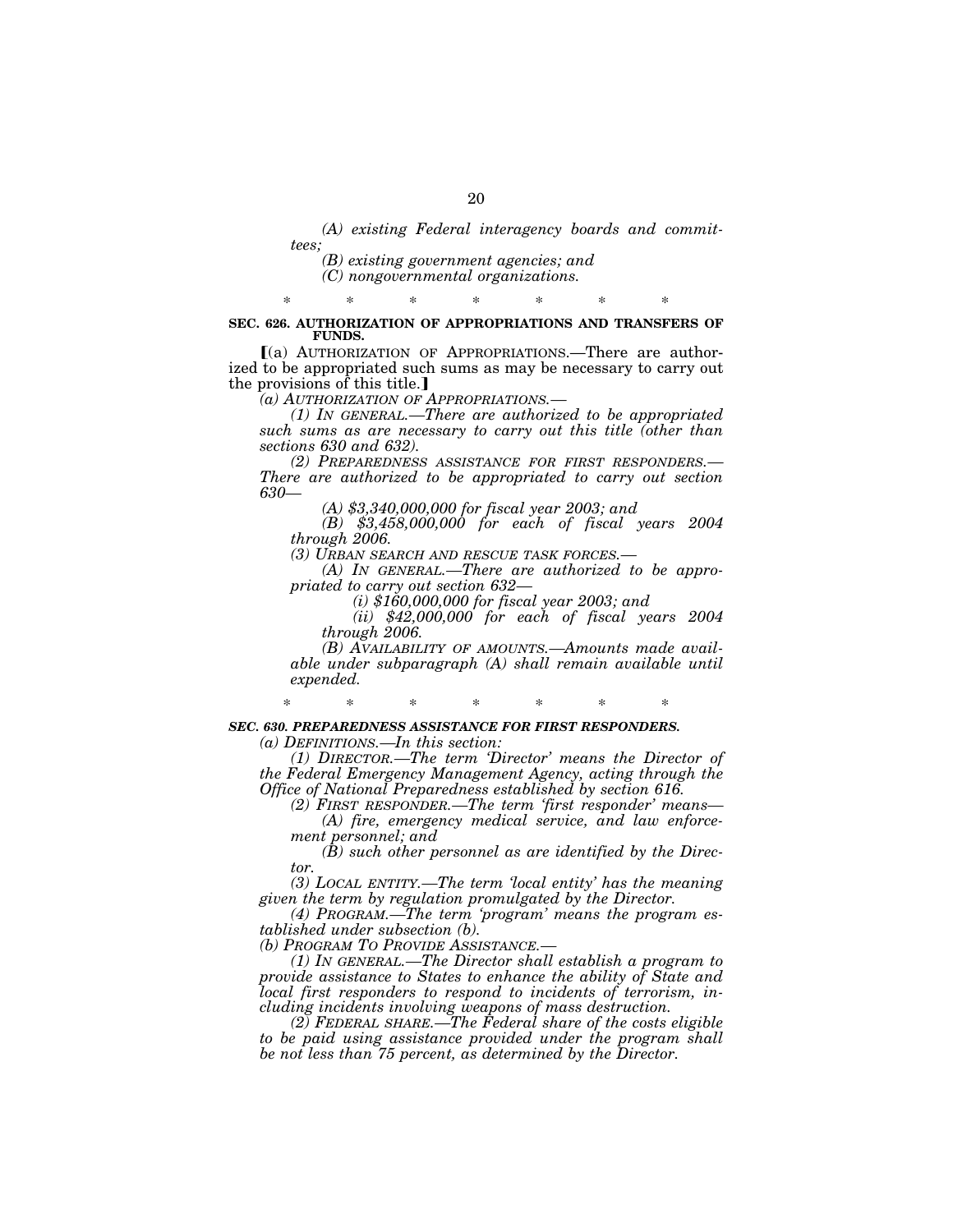*(3) FORMS OF ASSISTANCE.—Assistance provided under paragraph (1) may consist of— (A) grants; and* 

*(B) such other forms of assistance as the Director determines to be appropriate.* 

*(c) USES OF ASSISTANCE.—Assistance provided under subsection (b)—*

*(1) shall be used— (A) to purchase, to the maximum extent practicable, interoperable equipment that is necessary to respond to incidents of terrorism, including incidents involving weapons of mass destruction;* 

*(B) to train first responders, consistent with guidelines and standards developed by the Director;* 

*(C) in consultation with the Director, to develop, construct, or upgrade terrorism preparedness training facilities;* 

*(D) to develop, construct, or upgrade emergency operating centers;* 

*(E) to develop preparedness and response plans consistent with Federal, State, and local strategies, as determined by the Director;* 

*(F) to provide systems and equipment to meet communication needs, such as emergency notification systems, interoperable equipment, and secure communication equipment;* 

*(G) to conduct exercises; and* 

*(H) to carry out such other related activities as are approved by the Director; and* 

*(2) shall not be used to provide compensation to first responders (including payment for overtime).* 

*(d) ALLOCATION OF FUNDS.—For each fiscal year, in providing assistance under subsection (b), the Director shall make available— (1) to each of the District of Columbia, Puerto Rico, the Vir-*

*gin Islands, Guam, American Samoa, and the Commonwealth of the Northern Mariana Islands, \$3,000,000; and* 

*(2) to each State (other than a State specified in paragraph (1))— (A) a base amount of \$15,000,000; and* 

*(B) a percentage of the total remaining funds made available for the fiscal year based on criteria established by the Director, such as— (i) population;* 

*(ii) location of vital infrastructure, including— (I) military installations;* 

*(II) public buildings (as defined in section 13 of the Public Buildings Act of 1959 (40 U.S.C. 612));* 

*(III) nuclear power plants;* 

*(IV) chemical plants; and* 

*(V) national landmarks; and* 

*(iii) proximity to international borders.* 

*(e) PROVISION OF FUNDS TO LOCAL GOVERNMENTS AND LOCAL ENTITIES.—*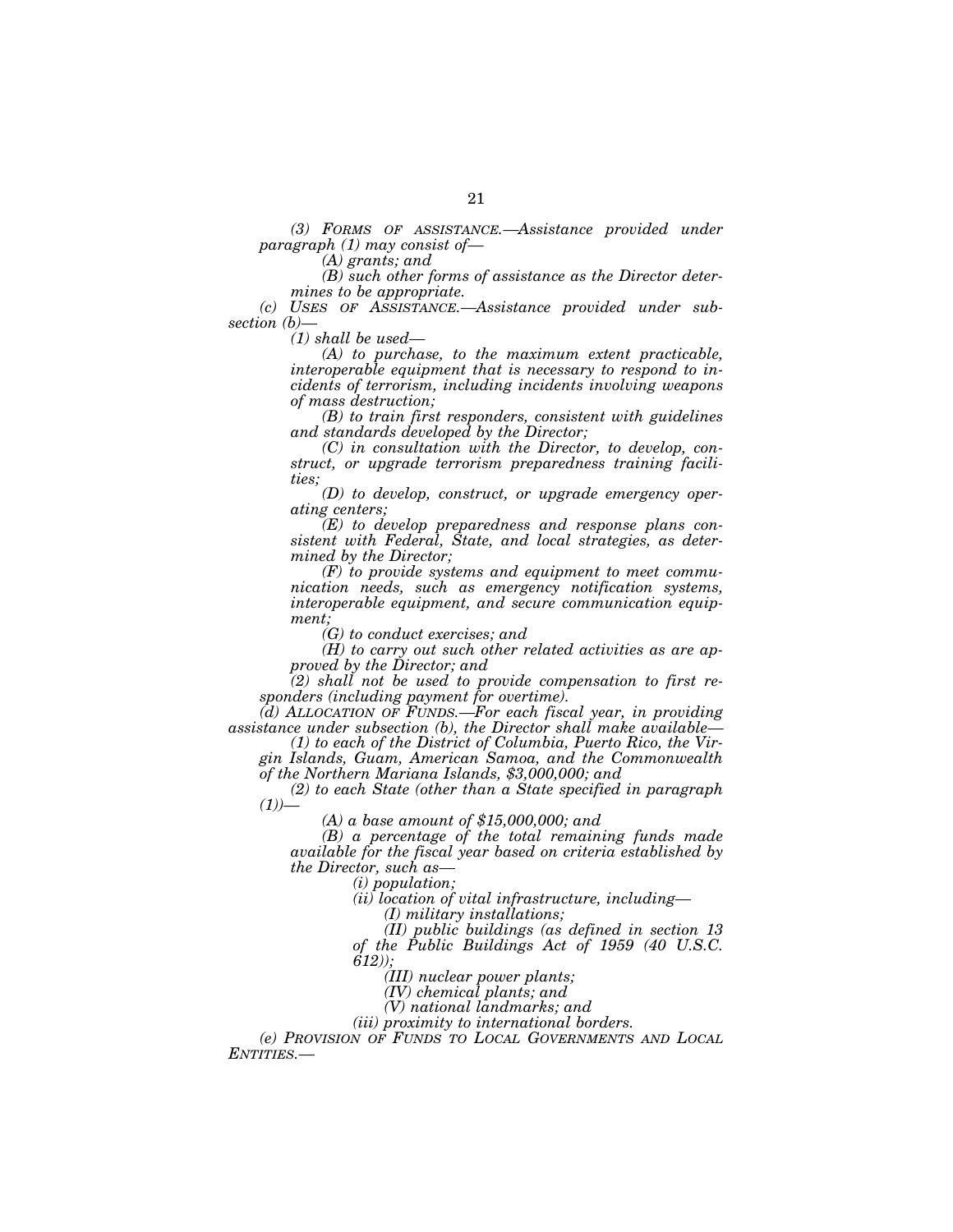*(1) IN GENERAL.—For each fiscal year, not less than 75 percent of the assistance provided to each State under this section shall be provided to local governments and local entities within the State.* 

*(2) ALLOCATION OF FUNDS.—Under paragraph (1), a State shall allocate assistance to local governments and local entities within the State in accordance with criteria established by the Director, such as the criteria specified in subsection (d)(2)(B).* 

*(3) DEADLINE FOR PROVISION OF FUNDS.—Under paragraph (1), a State shall provide all assistance to local government and local entities not later than 45 days after the date on which the State receives the assistance.* 

*(4) COORDINATION.—Each State shall coordinate with local governments and local entities concerning the use of assistance provided to local governments and local entities under paragraph (1).* 

*(1) DIRECTOR.—For each fiscal year, the Director may use to pay salaries and other administrative expenses incurred in* 

*administering the program of the funds made available to carry out this section for the fiscal year; or* 

 $b(n)$  *(B)(i) for fiscal year 2003, \$75,000,000; and* 

*(ii) for each of fiscal years 2004 through 2006, \$50,000,000.* 

*(2) RECIPIENTS OF ASSISTANCE.—For each fiscal year, not more than 10 percent of the funds retained by a State after application of subsection (e) may be used to pay salaries and other administrative expenses incurred in administering the program.* 

*(g) MAINTENANCE OF EXPENDITURES.—The Director may provide assistance to a State under this section only if the State agrees to maintain, and to ensure that each local government that receives funds from the State in accordance with subsection (e) maintains, for the fiscal year for which the assistance is provided, the aggregate expenditures by the State or the local government, respectively, for the uses described in subsection (c)(1) at a level that is at or above the average annual level of those expenditures by the State or local government, respectively, for the 2 fiscal years preceding the fiscal year for which the assistance is provided.* 

*(h) REPORTS.—*

*(1) ANNUAL REPORT TO THE DIRECTOR.—As a condition of receipt of assistance under this section for a fiscal year, a State shall submit to the Director, not later than 60 days after the end of the fiscal year, a report on the use of the assistance in the fiscal year.* 

*(2) EXERCISE AND REPORT TO CONGRESS.—As a condition of receipt of assistance under this section, not later than 3 years after the date of enactment of this section, a State shall—*

*(A) conduct an exercise, or participate in a regional exercise, approved by the Director, to measure the progress of the State in enhancing the ability of State and local first responders to respond to incidents of terrorism, including incidents involving weapons of mass destruction; and* 

*(B) submit a report on the results of the exercise to—*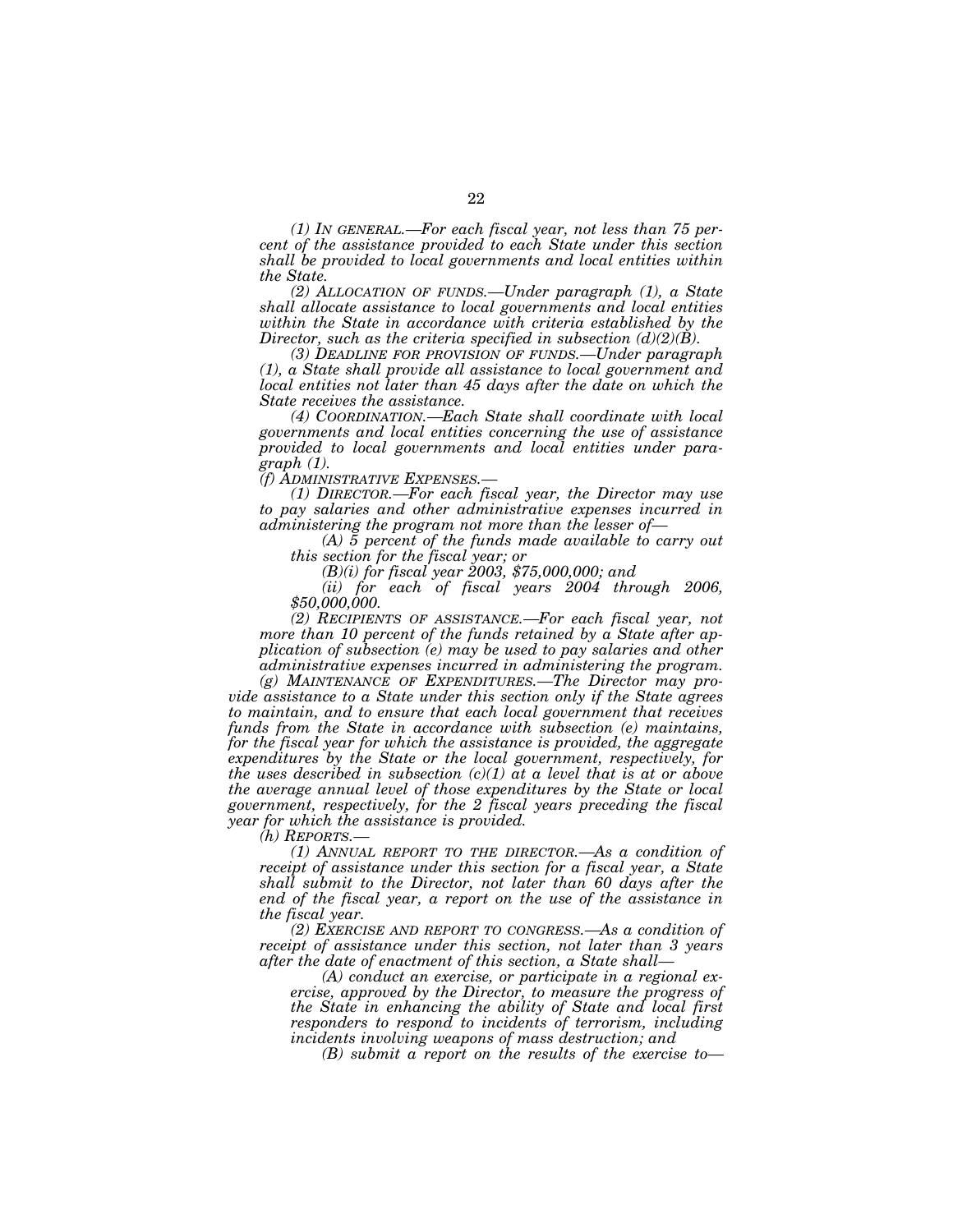*(i) the Committee on Environment and Public Works and the Committee on Appropriations of the Senate; and* 

*(ii) the Committee on Transportation and Infrastructure and the Committee on Appropriations of the House of Representatives.* 

*(i) COORDINATION.—*

*(1) WITH FEDERAL AGENCIES.—The Director shall, as necessary, coordinate the provision of assistance under this section with activities carried out by—*

*(A) the Administrator of the United States Fire Administration in connection with the implementation by the Administrator of the assistance to firefighters grant program established under section 33 of the Federal Fire Prevention and Control Act of 1974 (15 U.S.C. 2229) (as added by section 1701(a) of the Floyd D. Spence National Defense Authorization Act for Fiscal Year 2001 (114 Stat. 1654, 1654A–360));* 

*(B) the Attorney General, in connection with the implementation of the Community Oriented Policing Services (COPS) Program established under section 1701(a) of the Omnibus Crime Control and Safe Streets Act of 1968 (42 U.S.C. 3796dd(a)); and* 

*(C) other appropriate Federal agencies.* 

*(2) WITH INDIAN TRIBES.—In providing and using assistance under this section, the Director and the States shall, as appropriate, coordinate with—*

*(A) Indian tribes (as defined in section 4 of the Indian Self-Determination and Education Assistance Act (25 U.S.C. 450b)) and other tribal organizations; and* 

*(B) Native villages (as defined in section 3 of the Alaska Native Claims Settlement Act (43 U.S.C. 1602)) and other Alaska Native organizations.* 

#### *SEC. 631. PROTECTION OF HEALTH AND SAFETY OF FIRST RESPOND-ERS.*

*(a) DEFINITIONS.—In this section:* 

*(1) FIRST RESPONDER.—The term 'first responder' has the meaning given the term in section 630(a).* 

*(2) HARMFUL SUBSTANCE.—The term 'harmful substance' means a substance that the President determines may be harmful to human health.* 

*(3) PROGRAM.—The term 'program' means a program described in subsection (b)(1).* 

*(b) PROGRAM.—*

*(1) IN GENERAL.—If the President determines that 1 or more harmful substances are being, or have been, released in an area that the President has declared to be a major disaster area under this Act, the President shall carry out a program with respect to the area for the protection, assessment, monitoring, and study of the health and safety of first responders.* 

*(2) ACTIVITIES.—A program shall include—*

*(A) collection and analysis of environmental and exposure data;*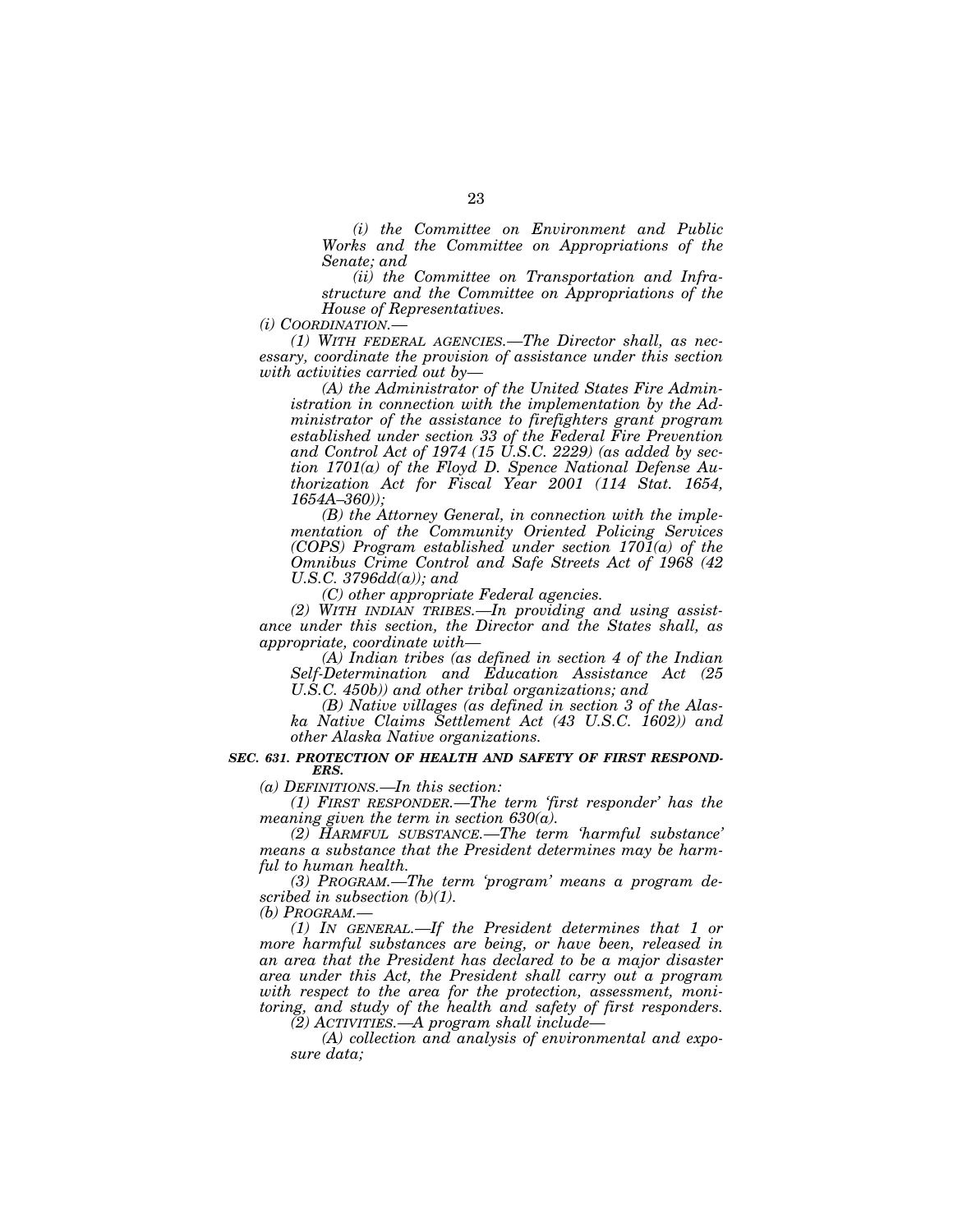*(B) development and dissemination of educational materials;* 

*(C) provision of information on releases of a harmful substance;* 

*(D) identification of, performance of baseline health assessments on, taking biological samples from, and establishment of an exposure registry of first responders exposed to a harmful substance;* 

*(E) study of the long-term health impacts of any exposures of first responders to a harmful substance through epidemiological studies; and* 

*(F) provision of assistance to participants in registries and studies under subparagraphs (D) and (E) in determining eligibility for health coverage and identifying appropriate health services.* 

*(3) PARTICIPATION IN REGISTRIES AND STUDIES.—*

*(A) IN GENERAL.—Participation in any registry or study under subparagraph (D) or (E) of paragraph (2) shall be voluntary.* 

*(B) PROTECTION OF PRIVACY.—The President shall take appropriate measures to protect the privacy of any participant in a registry or study described in subparagraph (A).* 

*(4) COOPERATIVE AGREEMENTS.—The President may carry out a program through a cooperative agreement with a medical or academic institution, or a consortium of such institutions, that is—*

*(A) located in close proximity to the major disaster area with respect to which the program is carried out; and* 

*(B) experienced in the area of environmental or occupational health and safety, including experience in—*

*(i) conducting long-term epidemiological studies;* 

*(ii) conducting long-term mental health studies; and* 

*(iii) establishing and maintaining environmental exposure or disease registries.* 

*(c) REPORTS AND RESPONSES TO STUDIES.—*

*(1) REPORTS.—Not later than 1 year after the date of completion of a study under subsection (b)(2)(E), the President, or the medical or academic institution or consortium of such institutions that entered into the cooperative agreement under subsection (b)(4), shall submit to the Director, the Secretary of Health and Human Services, the Secretary of Labor, and the Administrator of the Environmental Protection Agency a report on the study.* 

*(2) CHANGES IN PROCEDURES.—To protect the health and safety of first responders, the President shall make such changes in procedures as the President determines to be necessary based on the findings of a report submitted under paragraph (1).* 

#### *SEC. 632. URBAN SEARCH AND RESCUE TASK FORCES.*

*(a) DEFINITIONS.—In this section:* 

*(1) URBAN SEARCH AND RESCUE EQUIPMENT.—The term 'urban search and rescue equipment' means any equipment that*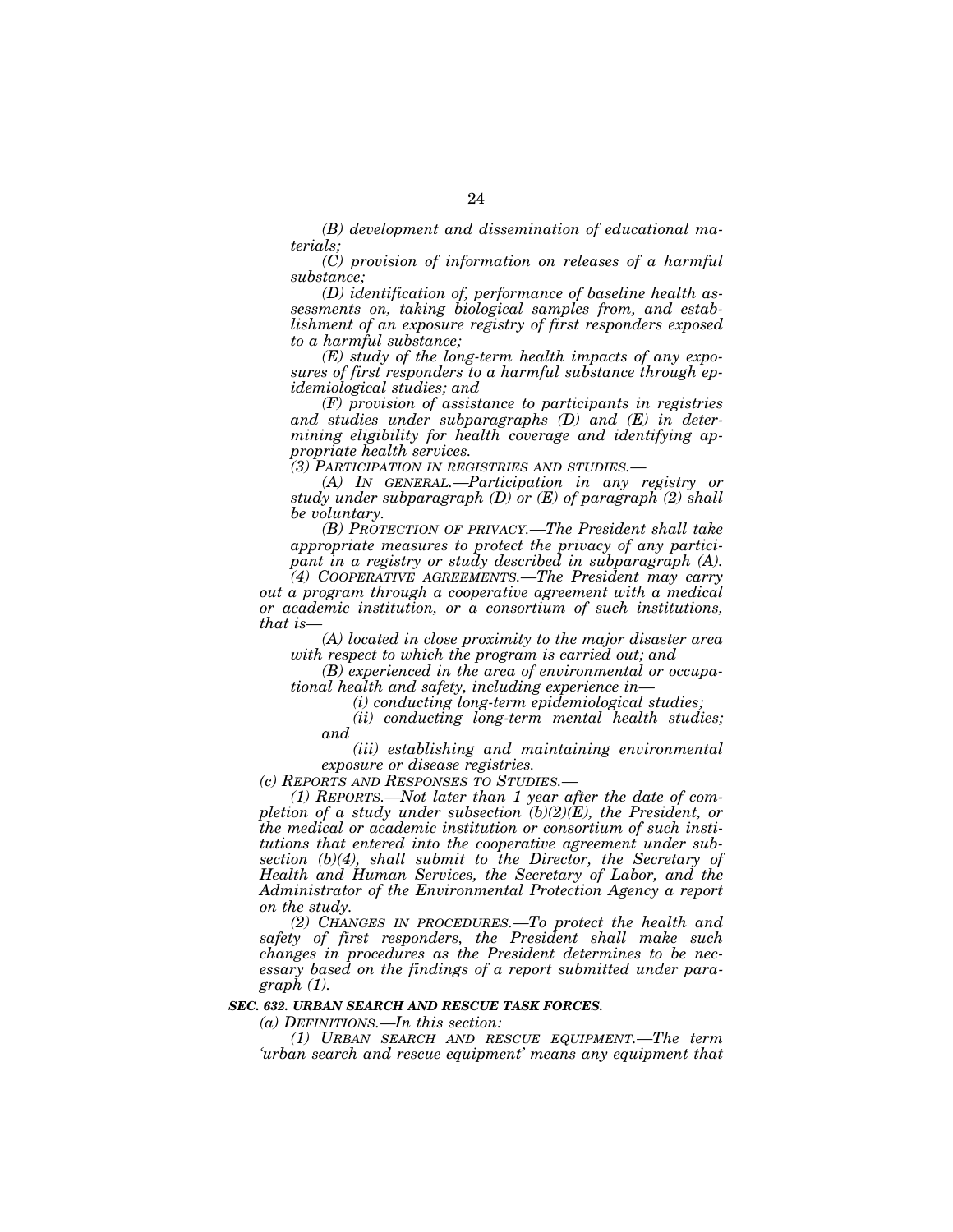*the Director determines to be necessary to respond to a major disaster or emergency declared by the President under this Act.* 

*(2) URBAN SEARCH AND RESCUE TASK FORCE.—The term 'urban search and rescue task force' means any of the 28 urban search and rescue task forces designated by the Director as of the date of enactment of this section.* 

*(b) ASSISTANCE.— (1) MANDATORY GRANTS FOR COSTS OF OPERATIONS.—For each fiscal year, of the amounts made available to carry out this section, the Director shall provide to each urban search and rescue task force a grant of not less than \$1,500,000 to pay the costs of operations of the urban search and rescue task force (including costs of basic urban search and rescue equipment).* 

*(2) DISCRETIONARY GRANTS.—The Director may provide to any urban search and rescue task force a grant, in such amount as the Director determines to be appropriate, to pay the costs of— (A) operations in excess of the funds provided under* 

*paragraph (1);* 

*(B) urban search and rescue equipment;* 

*(C) equipment necessary for an urban search and rescue task force to operate in an environment contaminated or otherwise affected by a weapon of mass destruction;* 

*(D) training, including training for operating in an environment described in subparagraph (C);* 

*(E) transportation;* 

*(F) expansion of the urban search and rescue task force; and* 

*(G) incident support teams, including costs of conducting appropriate evaluations of the readiness of the urban search and rescue task force.* 

*(3) PRIORITY FOR FUNDING.—The Director shall distribute funding under this subsection so as to ensure that each urban search and rescue task force has the capacity to deploy simultaneously at least 2 teams with all necessary equipment, training, and transportation.* 

*(c) GRANT REQUIREMENTS.—The Director shall establish such requirements as are necessary to provide grants under this section.* 

*(d) ESTABLISHMENT OF ADDITIONAL URBAN SEARCH AND RES- CUE TASK FORCES.—*

*(1) IN GENERAL.—Subject to paragraph (2), the Director may establish urban search and rescue task forces in addition to the 28 urban search and rescue task forces in existence on the date of enactment of this section.* 

*(2) REQUIREMENT OF FULL FUNDING OF EXISTING URBAN SEARCH AND RESCUE TASK FORCES.—Except in the case of an urban search and rescue task force designated to replace any urban search and rescue task force that withdraws or is otherwise no longer considered to be an urban search and rescue task force designated by the Director, no additional urban search and rescue task forces may be designated or funded until the 28 urban search and rescue task forces are able to deploy simultaneously at least 2 teams with all necessary equipment, training, and transportation.*